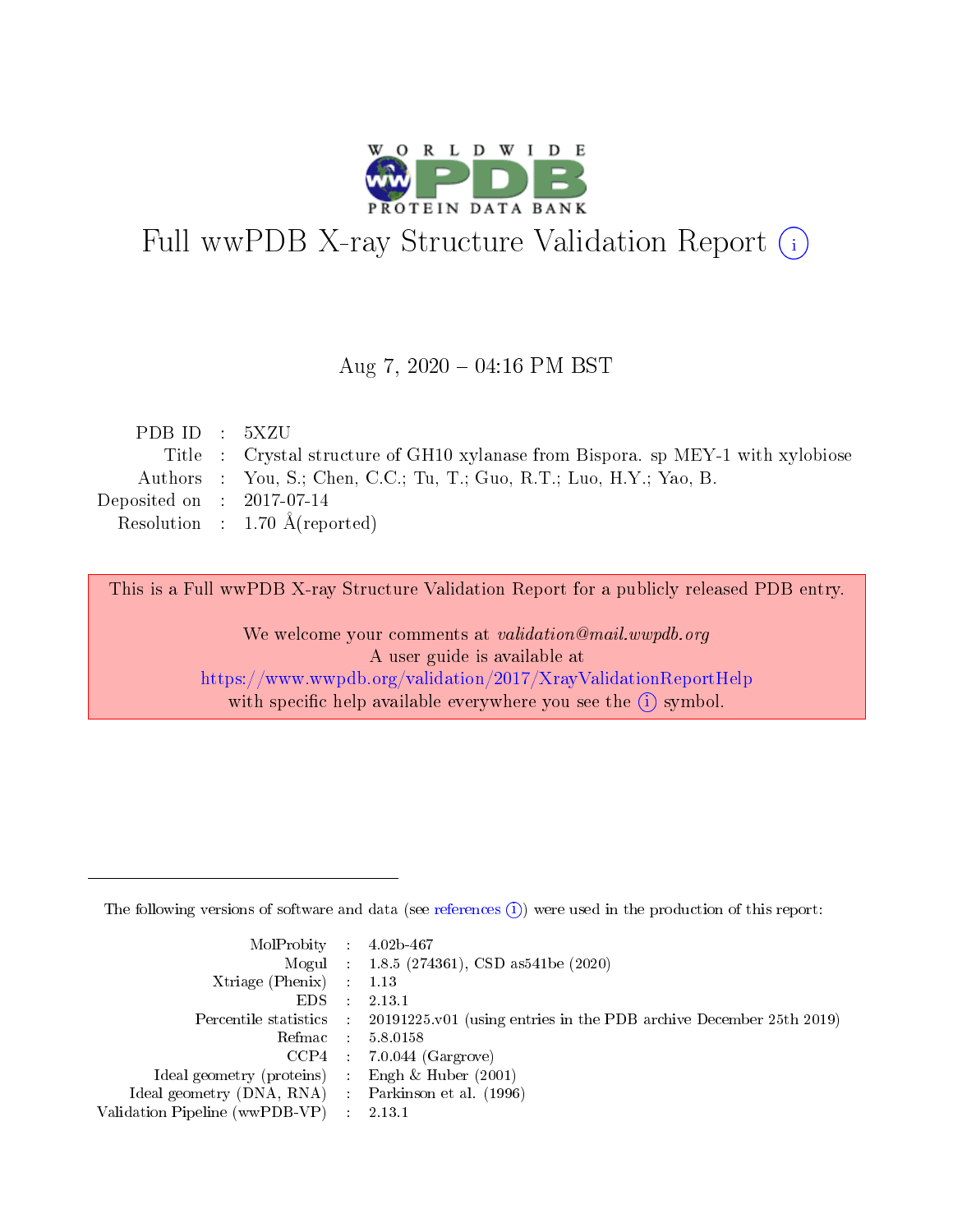## 1 [O](https://www.wwpdb.org/validation/2017/XrayValidationReportHelp#overall_quality)verall quality at a glance  $(i)$

The following experimental techniques were used to determine the structure: X-RAY DIFFRACTION

The reported resolution of this entry is 1.70 Å.

Percentile scores (ranging between 0-100) for global validation metrics of the entry are shown in the following graphic. The table shows the number of entries on which the scores are based.



| Metric                | Whole archive<br>$(\#\text{Entries})$ | Similar resolution<br>$(\#\text{Entries}, \text{resolution range}(\text{\AA}))$ |
|-----------------------|---------------------------------------|---------------------------------------------------------------------------------|
| $R_{free}$            | 130704                                | $4298(1.70-1.70)$                                                               |
| Clashscore            | 141614                                | $4695(1.70-1.70)$                                                               |
| Ramachandran outliers | 138981                                | $\overline{4610}$ $(1.70-1.70)$                                                 |
| Sidechain outliers    | 138945                                | $4610(1.70-1.70)$                                                               |
| RSRZ outliers         | 127900                                | $4222(1.70-1.70)$                                                               |

The table below summarises the geometric issues observed across the polymeric chains and their fit to the electron density. The red, orange, yellow and green segments on the lower bar indicate the fraction of residues that contain outliers for  $>=3, 2, 1$  and 0 types of geometric quality criteria respectively. A grey segment represents the fraction of residues that are not modelled. The numeric value for each fraction is indicated below the corresponding segment, with a dot representing fractions <=5% The upper red bar (where present) indicates the fraction of residues that have poor fit to the electron density. The numeric value is given above the bar.

| Mol |   | $\mid$ Chain $\mid$ Length | Quality of chain |    |           |
|-----|---|----------------------------|------------------|----|-----------|
|     |   | 335                        | 3%<br>91%        | 8% |           |
|     | В | 335                        | 7%<br>91%        | 7% | $\bullet$ |
| റ   |   |                            | 100%             |    |           |

The following table lists non-polymeric compounds, carbohydrate monomers and non-standard residues in protein, DNA, RNA chains that are outliers for geometric or electron-density-fit criteria:

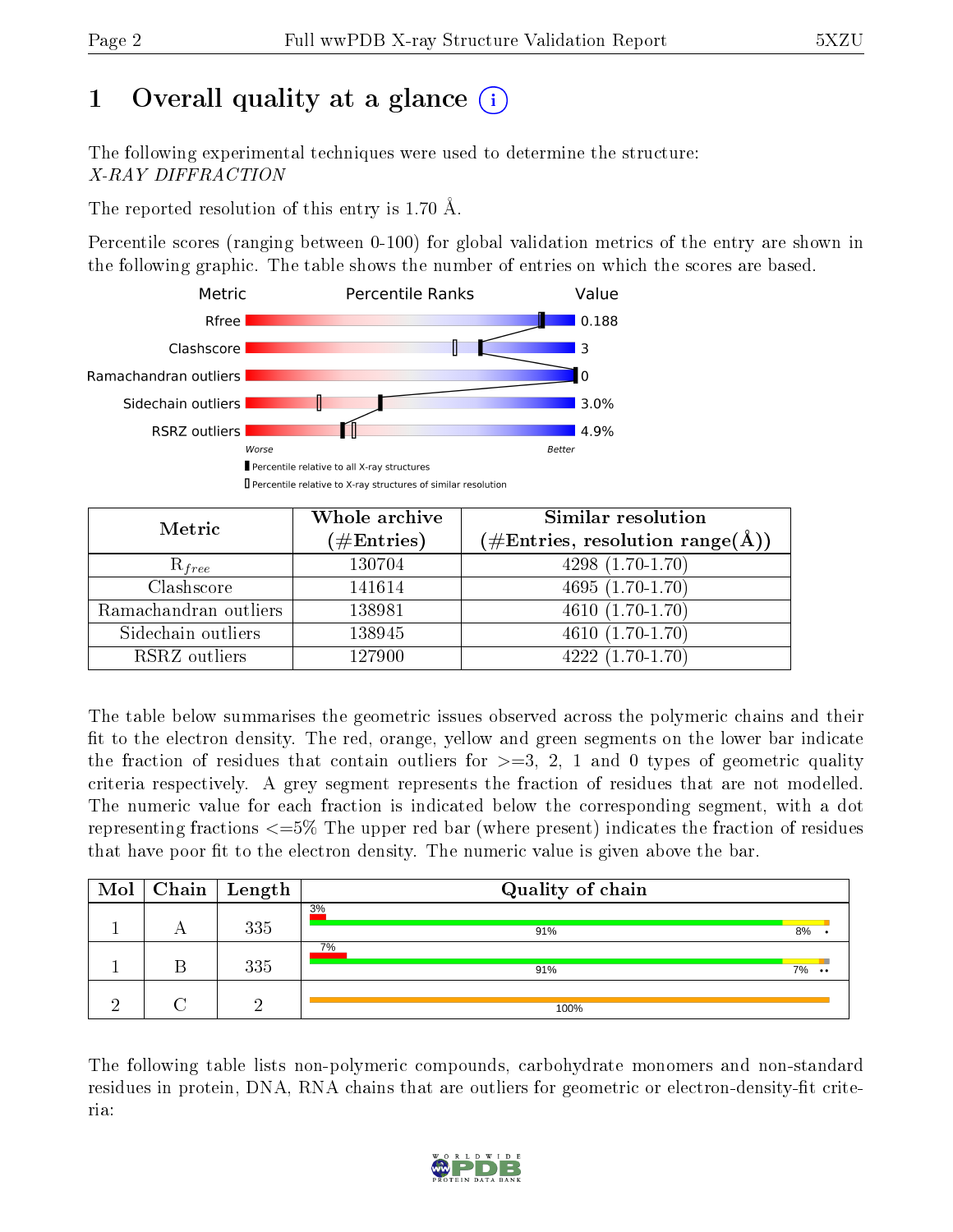|  |                            |  |  | Mol   Type   Chain   Res   Chirality   Geometry   Clashes   Electron density |
|--|----------------------------|--|--|------------------------------------------------------------------------------|
|  | $2 \mid BGC \mid C \mid 2$ |  |  |                                                                              |

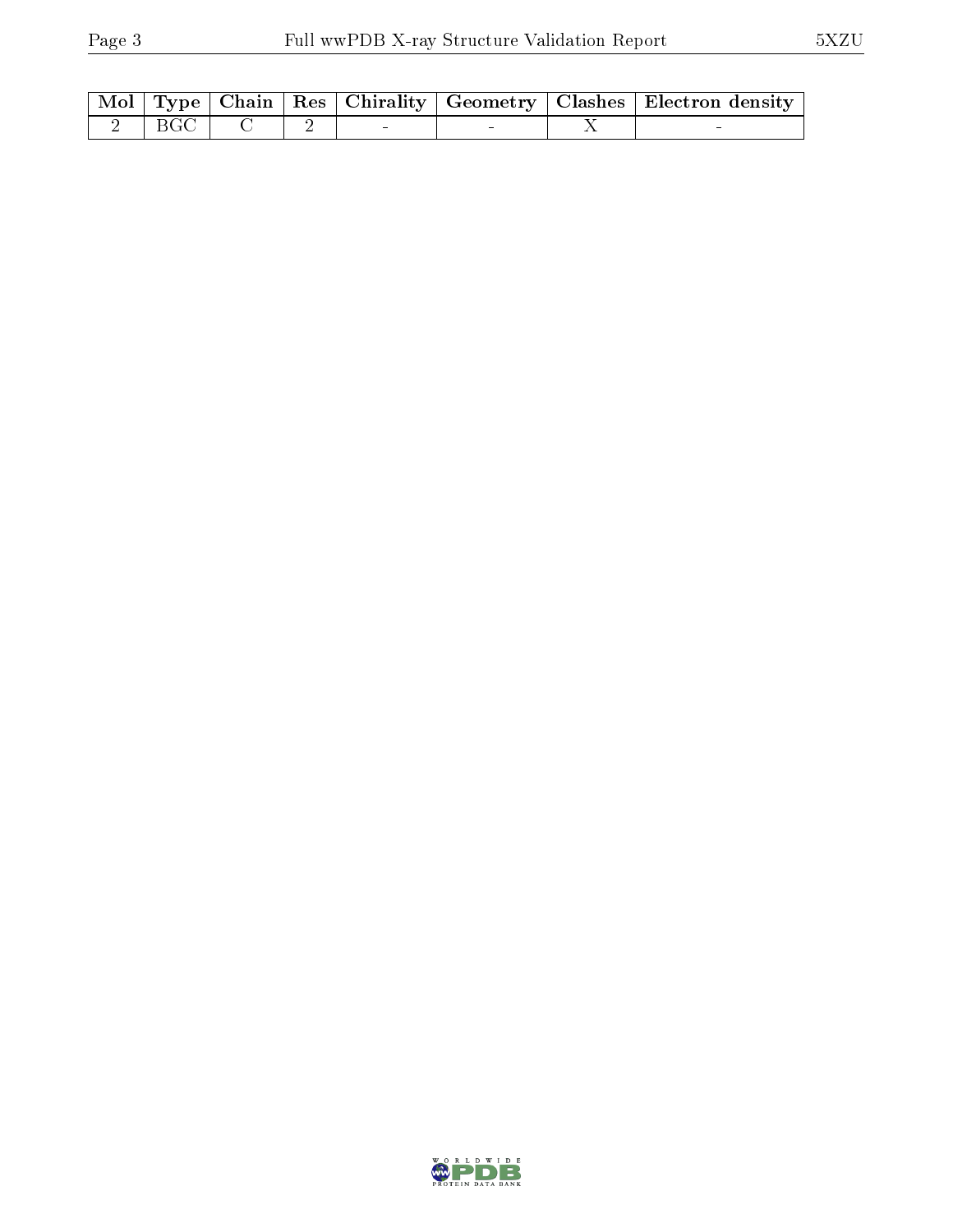## 2 Entry composition (i)

There are 4 unique types of molecules in this entry. The entry contains 5985 atoms, of which 0 are hydrogens and 0 are deuteriums.

In the tables below, the ZeroOcc column contains the number of atoms modelled with zero occupancy, the AltConf column contains the number of residues with at least one atom in alternate conformation and the Trace column contains the number of residues modelled with at most 2 atoms.

Molecule 1 is a protein called Beta-xylanase.

| Mol | Chain Residues | Atoms               |                      |          |       | $\text{ZeroOcc}$   AltConf   Trace |  |  |
|-----|----------------|---------------------|----------------------|----------|-------|------------------------------------|--|--|
|     | 334            | $\rm Total$<br>2647 | $\mathbf{C}$<br>1689 | N<br>429 | - 519 | -10                                |  |  |
|     | 333            | Total<br>2638       | 1684 427 517         |          |       | 10                                 |  |  |

Molecule 2 is an oligosaccharide called beta-D-glucopyranose-(1-4)-beta-D-glucopyranose.



| Mol | Chain   Residues | Atoms       |  | $\text{ZeroOcc} \mid \text{AltConf} \mid \text{Trace}$ |  |  |
|-----|------------------|-------------|--|--------------------------------------------------------|--|--|
|     |                  | $\rm Total$ |  |                                                        |  |  |

• Molecule 3 is 2-acetamido-2-deoxy-beta-D-glucopyranose (three-letter code: NAG) (formula:  $C_8H_{15}NO_6$ .

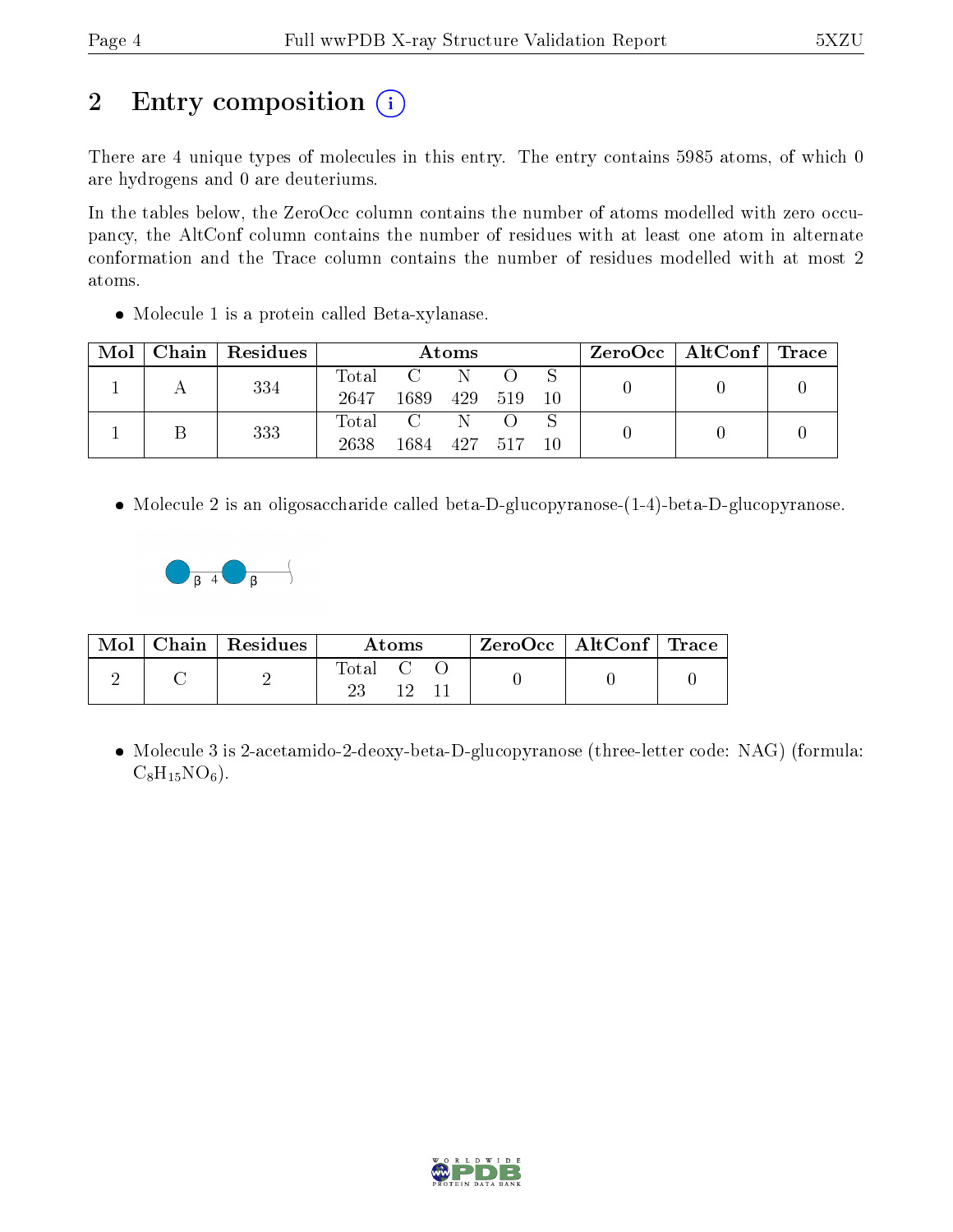

| Mol |   | Chain   Residues |       | Atoms         |   |   | ZeroOcc   AltConf |
|-----|---|------------------|-------|---------------|---|---|-------------------|
| 3   |   |                  | Total |               | N |   |                   |
|     |   |                  | 14    | 8             | 1 | 5 |                   |
| 3   | А |                  | Total | $\mathcal{C}$ |   |   |                   |
|     |   |                  | 14    | 8             |   | 5 |                   |
| 3   | А |                  | Total | <b>C</b>      |   |   |                   |
|     |   |                  | 14    | 8             |   | 5 |                   |
| 3   | В |                  | Total | C :           |   |   |                   |
|     |   |                  | 14    | 8             |   | 5 |                   |
| 3   |   |                  | Total | $\mathcal{C}$ |   |   |                   |
|     |   |                  | 14    | 8             |   | 5 |                   |

Molecule 4 is water.

|  | Mol   Chain   Residues | Atoms                 | $ZeroOcc \mid AltConf \mid$ |
|--|------------------------|-----------------------|-----------------------------|
|  | 328                    | Total O<br>328<br>328 |                             |
|  | 279                    | Total<br>279<br>279   |                             |

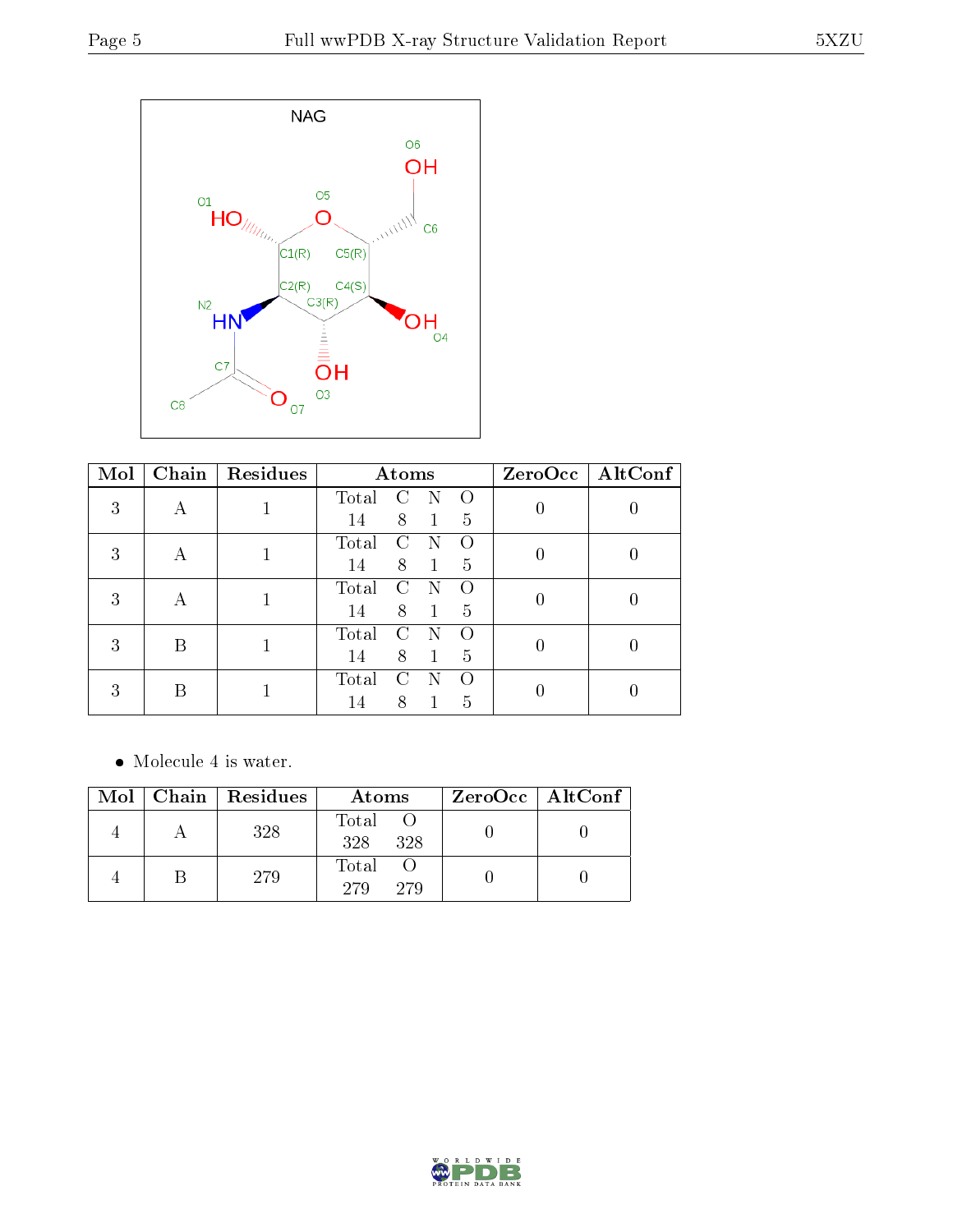## 3 Residue-property plots  $(i)$

These plots are drawn for all protein, RNA, DNA and oligosaccharide chains in the entry. The first graphic for a chain summarises the proportions of the various outlier classes displayed in the second graphic. The second graphic shows the sequence view annotated by issues in geometry and electron density. Residues are color-coded according to the number of geometric quality criteria for which they contain at least one outlier: green  $= 0$ , yellow  $= 1$ , orange  $= 2$  and red  $= 3$  or more. A red dot above a residue indicates a poor fit to the electron density ( $RSRZ > 2$ ). Stretches of 2 or more consecutive residues without any outlier are shown as a green connector. Residues present in the sample, but not in the model, are shown in grey.



• Molecule 1: Beta-xylanase

• Molecule 2: beta-D-glucopyranose-(1-4)-beta-D-glucopyranose

Chain C:

100%



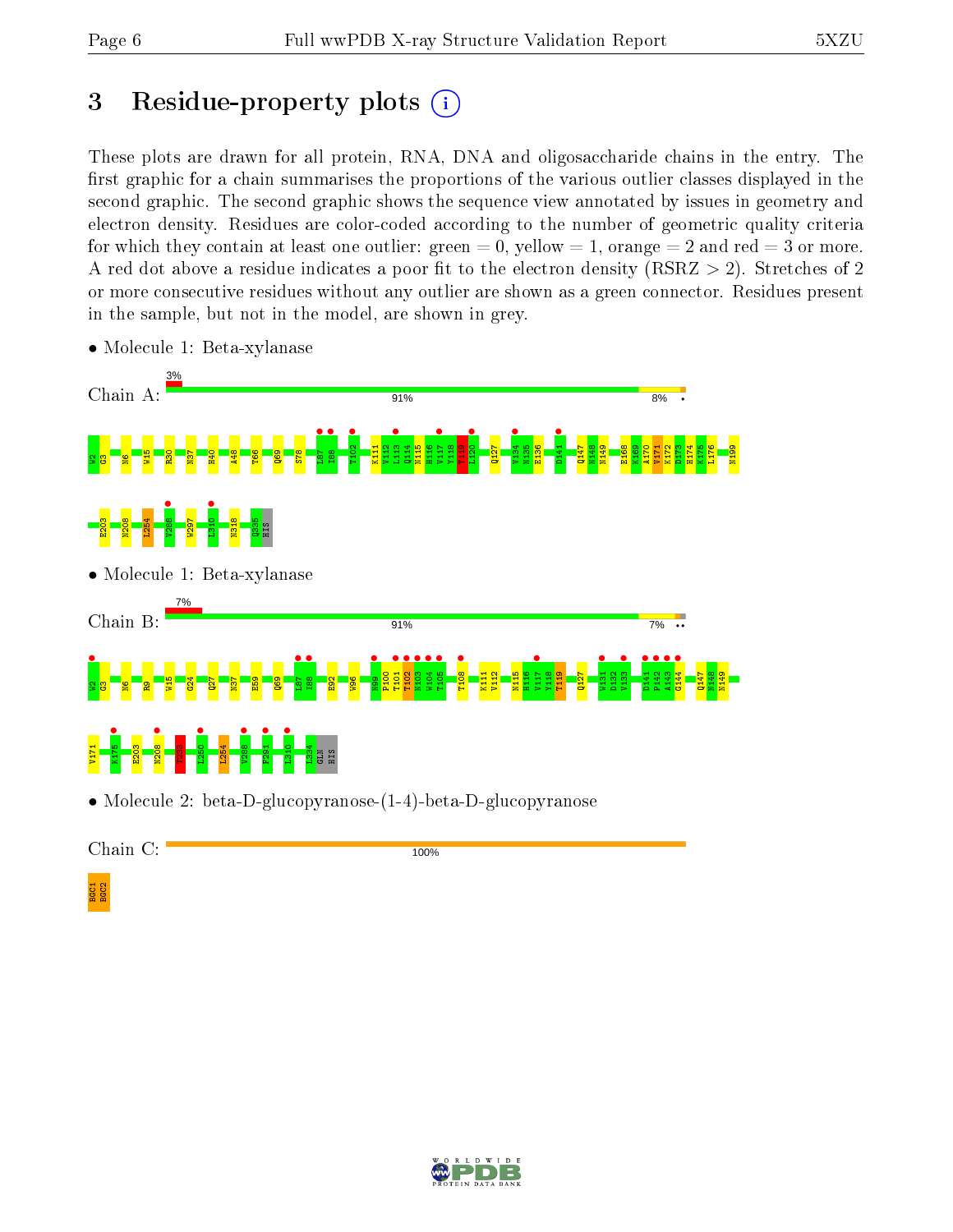## 4 Data and refinement statistics  $(i)$

| Property                                                   | Value                                              | Source     |
|------------------------------------------------------------|----------------------------------------------------|------------|
| Space group                                                | C121                                               | Depositor  |
| Cell constants                                             | $135.27\text{\AA}$<br>83.14Å<br>65.39Å             | Depositor  |
| a, b, c, $\alpha$ , $\beta$ , $\gamma$                     | $94.25^{\circ}$ $90.00^{\circ}$<br>$90.00^{\circ}$ |            |
| Resolution $(A)$                                           | 25.00<br>$-1.70$                                   | Depositor  |
|                                                            | 24.80<br>$-1.70$                                   | <b>EDS</b> |
| $\%$ Data completeness                                     | $99.7(25.00-1.70)$                                 | Depositor  |
| (in resolution range)                                      | 99.7 (24.80-1.70)                                  | <b>EDS</b> |
| $R_{merge}$                                                | (Not available)                                    | Depositor  |
| $\mathrm{R}_{sym}$                                         | $(Not\ avariable)$                                 | Depositor  |
| $\langle I/\sigma(I) \rangle^{-1}$                         | $4.27$ (at 1.70Å)                                  | Xtriage    |
| Refinement program                                         | <b>REFMAC 5.8.0155</b>                             | Depositor  |
|                                                            | 0.124<br>0.183<br>$\sim$                           | Depositor  |
| $R, R_{free}$                                              | 0.129,<br>0.188                                    | DCC        |
| $R_{free}$ test set                                        | $\overline{4011}$ reflections $(5.06\%)$           | wwPDB-VP   |
| Wilson B-factor $(A^2)$                                    | 26.7                                               | Xtriage    |
| Anisotropy                                                 | 0.056                                              | Xtriage    |
| Bulk solvent $k_{sol}$ (e/Å <sup>3</sup> ), $B_{sol}(A^2)$ | $0.38$ , 53.4                                      | <b>EDS</b> |
| L-test for $\mathrm{twinning}^2$                           | $< L >$ = 0.50, $< L2$ > = 0.33                    | Xtriage    |
| Estimated twinning fraction                                | No twinning to report.                             | Xtriage    |
| $\overline{F_o}, \overline{F_c}$ correlation               | 0.98                                               | <b>EDS</b> |
| Total number of atoms                                      | 5985                                               | wwPDB-VP   |
| Average B, all atoms $(A^2)$                               | 33.0                                               | wwPDB-VP   |

Xtriage's analysis on translational NCS is as follows: The largest off-origin peak in the Patterson function is  $4.47\%$  of the height of the origin peak. No significant pseudotranslation is detected.

<sup>&</sup>lt;sup>2</sup>Theoretical values of  $\langle |L| \rangle$ ,  $\langle L^2 \rangle$  for acentric reflections are 0.5, 0.333 respectively for untwinned datasets, and 0.375, 0.2 for perfectly twinned datasets.



<span id="page-6-1"></span><span id="page-6-0"></span><sup>1</sup> Intensities estimated from amplitudes.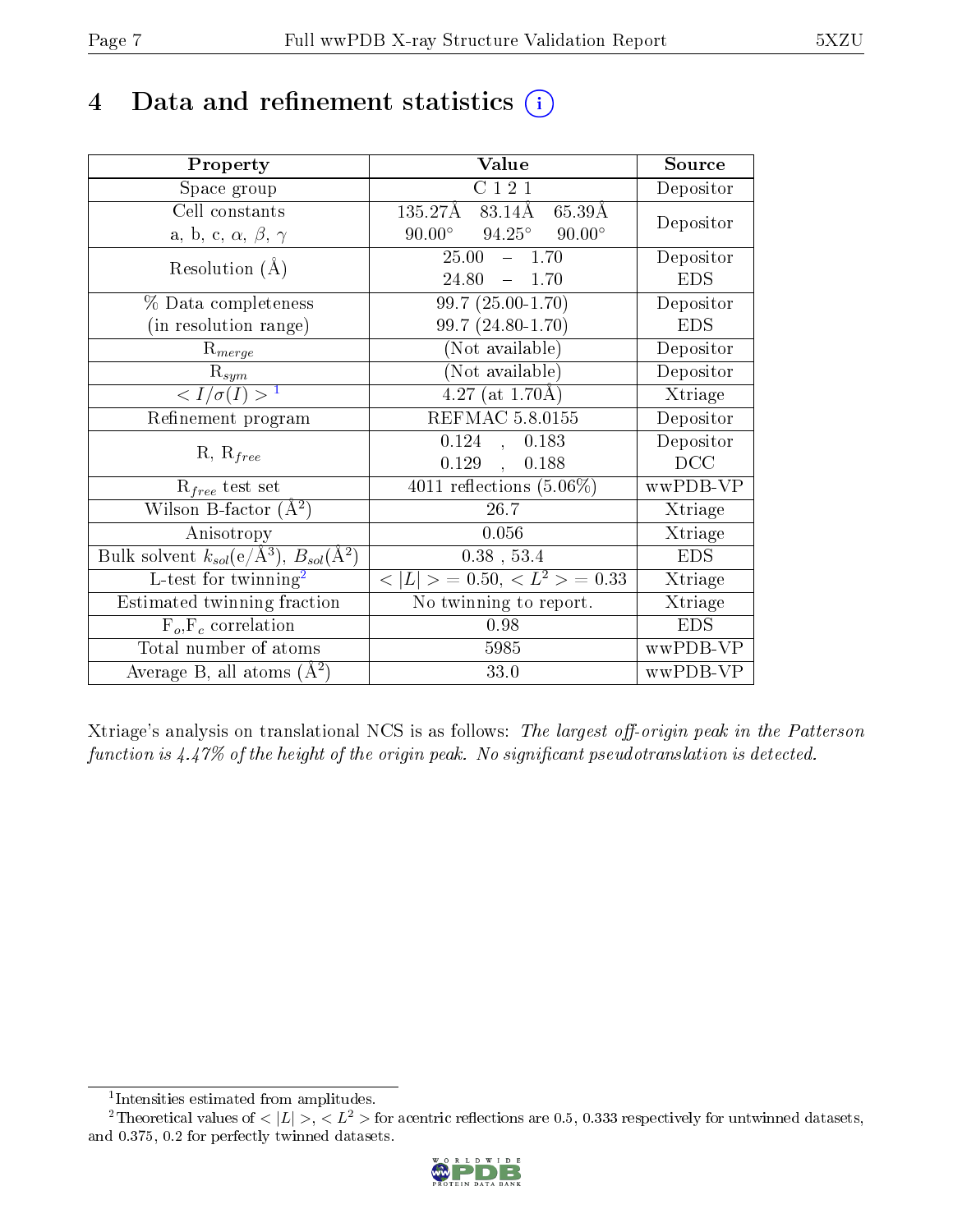## 5 Model quality  $(i)$

### 5.1 Standard geometry  $(i)$

Bond lengths and bond angles in the following residue types are not validated in this section: BGC, NAG

The Z score for a bond length (or angle) is the number of standard deviations the observed value is removed from the expected value. A bond length (or angle) with  $|Z| > 5$  is considered an outlier worth inspection. RMSZ is the root-mean-square of all Z scores of the bond lengths (or angles).

| Mol | Chain |      | Bond lengths | Bond angles |                    |  |
|-----|-------|------|--------------|-------------|--------------------|--|
|     |       | RMSZ | $\# Z  > 5$  | RMSZ        | # $ Z  > 5$        |  |
|     |       | 0.54 | 0/2722       | 0.69        | $2/3723$ $(0.1\%)$ |  |
|     | В     | 0.50 | 0/2713       | 0.69        | $4/3711(0.1\%)$    |  |
| AH  | ΑH    | 0.52 | 0/5435       | 0.69        | $6/7434(0.1\%)$    |  |

Chiral center outliers are detected by calculating the chiral volume of a chiral center and verifying if the center is modelled as a planar moiety or with the opposite hand.A planarity outlier is detected by checking planarity of atoms in a peptide group, atoms in a mainchain group or atoms of a sidechain that are expected to be planar.

| Mol | Chain   $\#\text{Chirality outliers}$   $\#\text{Planarity outliers}$ |  |
|-----|-----------------------------------------------------------------------|--|
|     |                                                                       |  |
|     |                                                                       |  |
|     |                                                                       |  |

There are no bond length outliers.

All (6) bond angle outliers are listed below:

| Mol | Chain | Res | Type       | Atoms        | Z       | Observed $\binom{o}{c}$ | Ideal $(°)$ |
|-----|-------|-----|------------|--------------|---------|-------------------------|-------------|
|     |       | 254 | LEU        | $CA-CB-CG$   | 6.49    | 130.23                  | 115.30      |
|     |       | 9   | $\rm{ARG}$ | $NE- CZ-NH1$ | 6.25    | 123.42                  | 120.30      |
|     | В     | 233 | THR.       | $CB-CA-C$    | $-5.85$ | 95.80                   | 111.60      |
|     | В     | 233 | THR.       | $N$ -CA-CB   | 5.41    | 120.59                  | 110.30      |
|     |       | 254 | LEU        | $CA-CB-CG$   | 5.34    | 127.58                  | 115.30      |
|     |       | 119 | THR.       | $N$ -CA-CB   | 5.16    | 120.10                  | 110.30      |

There are no chirality outliers.

All (3) planarity outliers are listed below:

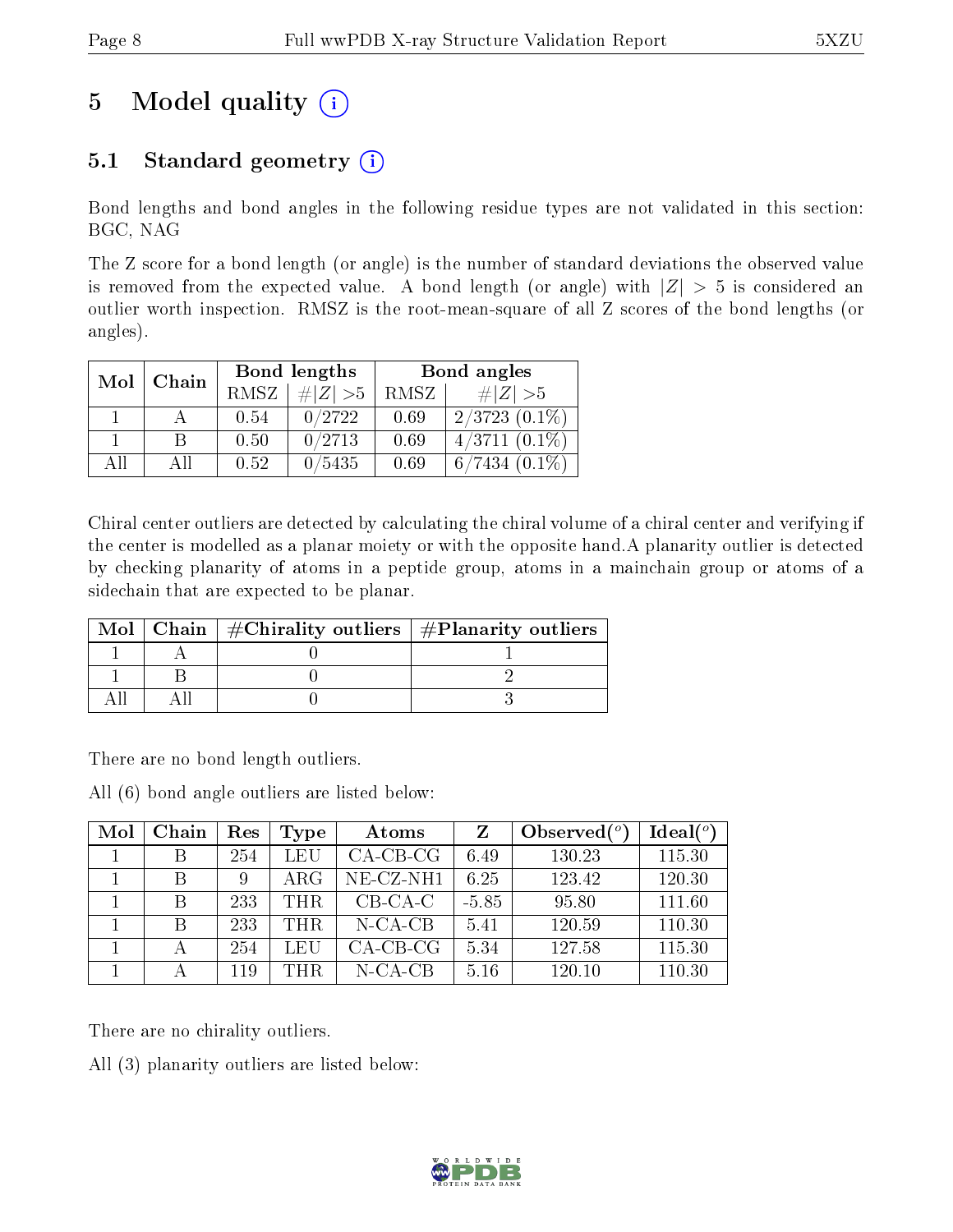| Mol | Chain | Res |     | Type   Group |
|-----|-------|-----|-----|--------------|
|     |       | 15  | TRF | Peptide      |
|     |       | 144 | GLY | Peptide      |
|     |       | 15  |     | Peptide      |

#### $5.2$  Too-close contacts  $(i)$

In the following table, the Non-H and H(model) columns list the number of non-hydrogen atoms and hydrogen atoms in the chain respectively. The H(added) column lists the number of hydrogen atoms added and optimized by MolProbity. The Clashes column lists the number of clashes within the asymmetric unit, whereas Symm-Clashes lists symmetry related clashes.

| Mol |   |      | Chain   Non-H   $H (model)$ | H(added) | Clashes | Symm-Clashes |
|-----|---|------|-----------------------------|----------|---------|--------------|
|     |   | 2647 |                             | 2468     | 20      |              |
|     | В | 2638 |                             | 2461     | 12      |              |
| ٠,  |   | 23   |                             | 21       |         |              |
| 2   |   | 42   |                             | 39       |         |              |
| ົ   | В | 28   |                             | 26       |         |              |
|     |   | 328  |                             |          |         |              |
|     | В | 279  |                             |          |         |              |
|     |   | 5985 |                             | 5015     | 36      |              |

The all-atom clashscore is defined as the number of clashes found per 1000 atoms (including hydrogen atoms). The all-atom clashscore for this structure is 3.

All (36) close contacts within the same asymmetric unit are listed below, sorted by their clash magnitude.

| $\rm{Atom\text{-}1}$ | $\boldsymbol{\mathrm{Atom}\text{-}2}$ | Interatomic    | Clash          |
|----------------------|---------------------------------------|----------------|----------------|
|                      |                                       | distance $(A)$ | overlap<br>(A) |
| 1:A:297:TRP:CH2      | 2:C:2:BGC:H6C1                        | 1.84           | 1.12           |
| 1:A:297:TRP:CH2      | 2:C:2:BGC:C6                          | 2.47           | 0.97           |
| 3:B:402:NAG:H81      | 4:B:709:HOH:O                         | 1.68           | 0.92           |
| 1:A:69:GLN:HE22      | 1: A: 127: GLN: HE22                  | 1.24           | 0.85           |
| 1:A:37:ASN:HD22      | 3:A:403:NAG:H83                       | 1.39           | 0.84           |
| 1:A:6:ASN:HD21       | 1:A:40:HIS:HD2                        | 1.24           | 0.83           |
| 1: B: 115: ASN: O    | 1:B:119:THR:HG23                      | 1.80           | 0.82           |
| 1:A:297:TRP:HH2      | 2:C:2:BGC:H6C1                        | 1.45           | 0.81           |
| 1:A:6:ASN:HD21       | 1:A:40:HIS:CD2                        | 2.01           | 0.77           |
| 2:C:2:BGC:O4         | 2:C:2:BGC:O6                          | 2.00           | 0.77           |
| 1:B:37:ASN:HD22      | 3:B:402:NAG:H83                       | 1.51           | 0.73           |
| 1:B:69:GLN:HE22      | 1:B:127:GLN:HE22                      | 1.38           | 0.72           |
| 1:B:3:GLY:H          | 1:B:6:ASN:HD22                        | 1.38           | 0.69           |
| 1:B:233:THR:HG22     | 4:B:658:HOH:O                         | 1.92           | 0.69           |

Continued on next page...

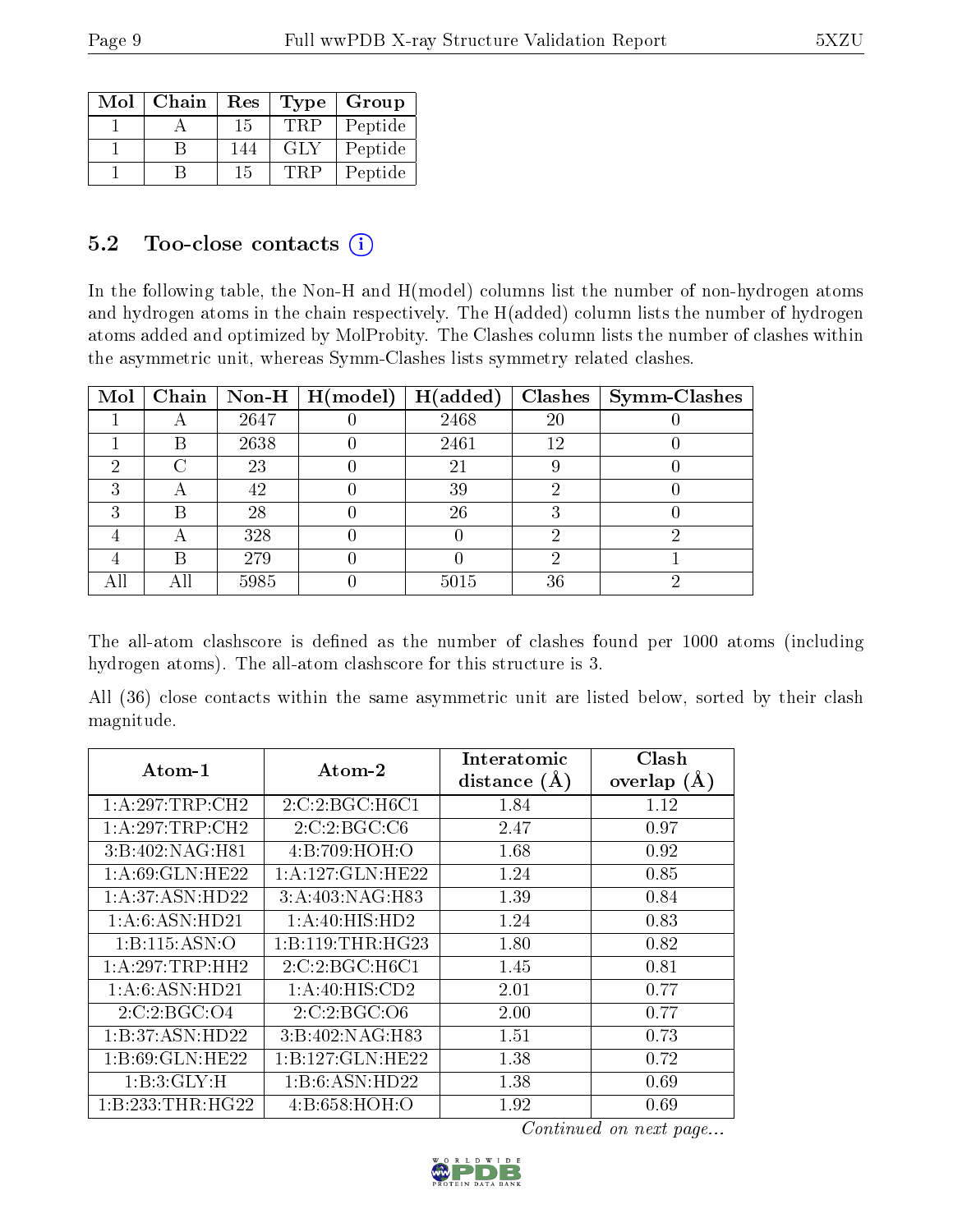|                     |                    | Interatomic    | Clash         |
|---------------------|--------------------|----------------|---------------|
| Atom-1              | Atom-2             | distance $(A)$ | overlap $(A)$ |
| 1:A:297:TRP:CH2     | 2:C:2:BGC:H6C2     | 2.28           | 0.68          |
| 1: A:147: GLN: HE21 | 1:A:149:ASN:HD22   | 1.41           | 0.67          |
| 1: A:297:TRP: CZ3   | 2:C:2:BGC:H6C1     | 2.31           | 0.64          |
| 1:A:115:ASN:O       | 1: A:119:THR:HG23  | 1.98           | 0.63          |
| 1:A:48:ALA:HB1      | 2:C:1:BGC:H6C1     | 1.82           | 0.61          |
| 1:B:147:GLN:HE21    | 1:B:149:ASN:HD22   | 1.49           | 0.60          |
| 1:A:168:GLU:OE2     | 1:A:172:LYS:HE2    | 2.04           | 0.58          |
| 1:A:170:ALA:O       | 1:A:174:HIS:HD2    | 1.88           | 0.56          |
| 1:B:59:GLU:HA       | 1:B:96:TRP:CD1     | 2.41           | 0.56          |
| 1: A:66:THR:HG21    | 4:A:734:HOH:O      | 2.06           | 0.54          |
| 1:B:24:GLY:H        | 1:B:27:GLN:HE21    | 1.58           | 0.52          |
| 1:B:101:THR:HG23    | 1:B:102:THR:HG22   | 1.95           | 0.48          |
| 1:A:171:VAL:HB      | 1: A:176: LEU: HB2 | 1.96           | 0.47          |
| 3:A:401:NAG:H83     | 3:A:401:NAG:H3     | 1.98           | 0.46          |
| 4: A:585: HOH:O     | 2:C:1:BGC:H1       | 2.16           | 0.45          |
| 1: A: 136: GLU: OE2 | 2:C:2:BGC:O4       | 2.19           | 0.44          |
| 1:B:108:THR:O       | 1:B:112:VAL:HG23   | 2.17           | 0.44          |
| 1:B:37:ASN:ND2      | 3:B:402:NAG:H83    | 2.26           | 0.43          |
| 1:B:100:PRO:HB2     | 1:B:102:THR:O      | 2.19           | 0.43          |
| 1: A:6: ASN: ND2    | 1:A:40:HIS:HD2     | 2.04           | 0.43          |
| 1: A: 199: ASN:O    | 1:A:203:GLU:HG2    | 2.19           | 0.42          |
| 1: A:3: GLY:H       | 1: A:6: ASN: HD22  | 1.66           | 0.41          |

Continued from previous page...

All (2) symmetry-related close contacts are listed below. The label for Atom-2 includes the symmetry operator and encoded unit-cell translations to be applied.

| Atom-1        | Atom-2                                   | Interatomic<br>distance $(A)$ | Clash<br>overlap $(A)$ |
|---------------|------------------------------------------|-------------------------------|------------------------|
| 4:A:771:HOH:O | 4: A:771:HOH O[2 556]                    | 2.02                          |                        |
|               | $4:A:681:HOH:O$   $4:B:624:HOH:O[4 555]$ | 2.18                          |                        |

#### 5.3 Torsion angles (i)

#### 5.3.1 Protein backbone (i)

In the following table, the Percentiles column shows the percent Ramachandran outliers of the chain as a percentile score with respect to all X-ray entries followed by that with respect to entries of similar resolution.

The Analysed column shows the number of residues for which the backbone conformation was analysed, and the total number of residues.

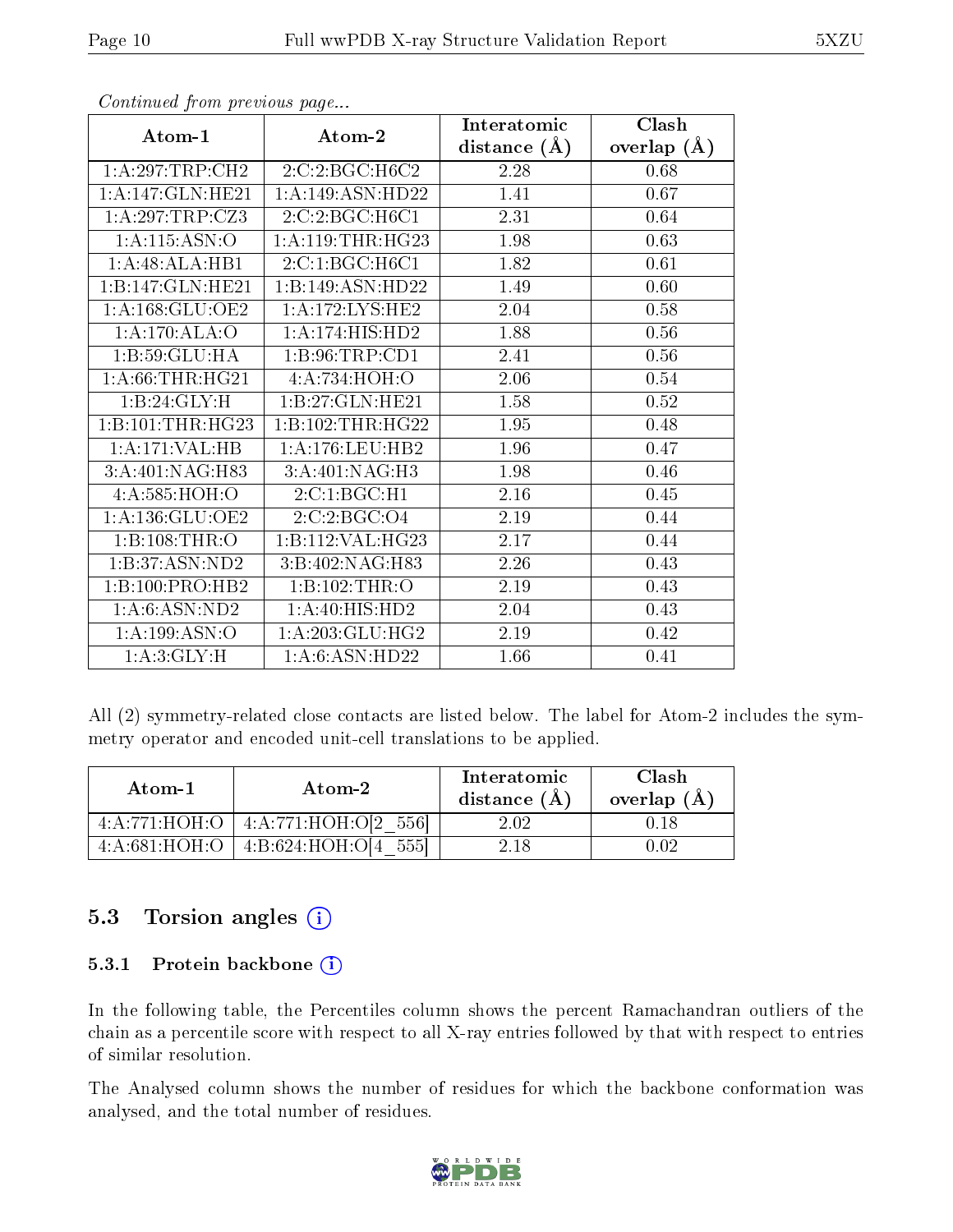| Mol | Chain | Analysed                      | Favoured |           | Allowed   Outliers   Percentiles |
|-----|-------|-------------------------------|----------|-----------|----------------------------------|
|     |       | $332/335(99\%)$   326 (98\%)  |          | 6 $(2\%)$ | 100 100                          |
|     | Β     | $331/335(99\%)$   324 (98\%)  |          | $7(2\%)$  | $\mid$ 100 $\mid$ 100 $\mid$     |
| All | All   | $663/670$ (99\%)   650 (98\%) |          | $13(2\%)$ | 100<br>$^{\text{\tiny{1}}\,100}$ |

There are no Ramachandran outliers to report.

#### 5.3.2 Protein sidechains (i)

In the following table, the Percentiles column shows the percent sidechain outliers of the chain as a percentile score with respect to all X-ray entries followed by that with respect to entries of similar resolution.

The Analysed column shows the number of residues for which the sidechain conformation was analysed, and the total number of residues.

| Mol | Chain | Analysed         | Rotameric   Outliers |           | Percentiles |  |  |
|-----|-------|------------------|----------------------|-----------|-------------|--|--|
|     |       | $280/281(100\%)$ | 272 (97%)            | $8(3\%)$  | 23<br>42    |  |  |
|     | B     | $279/281(99\%)$  | 270 (97%)            | $9(3\%)$  | 20<br>39    |  |  |
| All | All   | $559/562(100\%)$ | 542 (97%)            | 17 $(3%)$ | 22<br>41    |  |  |

All (17) residues with a non-rotameric sidechain are listed below:

| Mol            | Chain                   | Res    | Type                    |
|----------------|-------------------------|--------|-------------------------|
| $\mathbf{1}$   | Α                       | $30\,$ | $\rm{ARG}$              |
| $\mathbf{1}$   | $\overline{\rm A}$      | 78     | ${\rm SER}$             |
| $\overline{1}$ | $\overline{\rm A}$      | 111    | $\overline{\text{LYS}}$ |
| $\mathbf{1}$   | $\overline{\rm A}$      | 119    | THR                     |
| $\mathbf{1}$   | $\overline{\rm A}$      | 171    | <b>VAL</b>              |
| $\overline{1}$ | $\overline{\rm A}$      | 208    | $\overline{ASN}$        |
| $\mathbf{1}$   | $\overline{\rm A}$      | 254    | LEU                     |
| $\mathbf{1}$   | $\overline{\rm A}$      | 318    | ASN                     |
| $\mathbf{1}$   | $\overline{\mathrm{B}}$ | 92     | GLU                     |
| $\mathbf{1}$   | B                       | 102    | THR                     |
| $\mathbf{1}$   | Β                       | 111    | <b>LYS</b>              |
| $\mathbf{1}$   | B                       | 119    | THR.                    |
| $\overline{1}$ | B                       | 171    | <b>VAL</b>              |
| $\mathbf{1}$   | B                       | 203    | GLU                     |
| $\overline{1}$ | B                       | 208    | <b>ASN</b>              |
| $\mathbf{1}$   | B                       | 233    | THR                     |
| $\overline{1}$ | В                       | 254    | LEU                     |

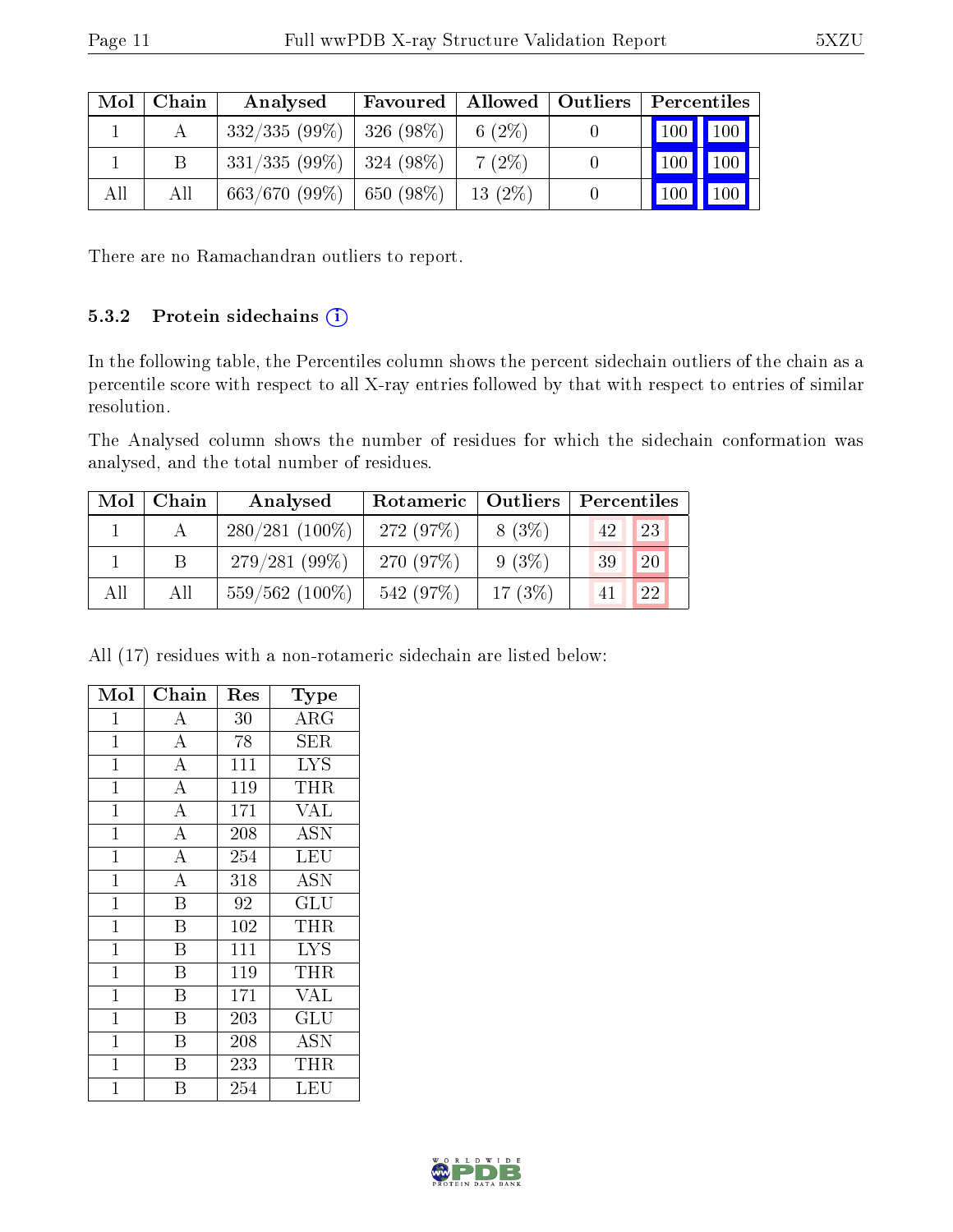Some sidechains can be flipped to improve hydrogen bonding and reduce clashes. All (16) such sidechains are listed below:

| Mol            | Chain                   | $\operatorname{Res}% \left( \mathcal{N}\right) \equiv\operatorname{Res}(\mathcal{N}_{0})\cap\mathcal{N}_{1}$ | Type       |
|----------------|-------------------------|--------------------------------------------------------------------------------------------------------------|------------|
| 1              | А                       | 6                                                                                                            | <b>ASN</b> |
| $\mathbf 1$    | $\overline{\rm A}$      | 40                                                                                                           | <b>HIS</b> |
| $\mathbf{1}$   | $\bf{A}$                | 60                                                                                                           | <b>GLN</b> |
| $\mathbf{1}$   | $\bf{A}$                | 69                                                                                                           | <b>GLN</b> |
| $\mathbf{1}$   | $\overline{A}$          | 79                                                                                                           | <b>HIS</b> |
| $\mathbf{1}$   | $\overline{\rm A}$      | 147                                                                                                          | <b>GLN</b> |
| $\mathbf{1}$   | $\overline{\rm A}$      | 174                                                                                                          | <b>HIS</b> |
| $\mathbf{1}$   | $\bf{A}$                | 234                                                                                                          | <b>ASN</b> |
| $\mathbf{1}$   | $\overline{\mathrm{B}}$ | 6                                                                                                            | <b>ASN</b> |
| $\overline{1}$ | B                       | 27                                                                                                           | <b>GLN</b> |
| $\mathbf{1}$   | B                       | 60                                                                                                           | <b>GLN</b> |
| $\mathbf{1}$   | B                       | 103                                                                                                          | <b>ASN</b> |
| $\mathbf{1}$   | B                       | 127                                                                                                          | GLN        |
| $\mathbf{1}$   | Β                       | 147                                                                                                          | <b>GLN</b> |
| $\mathbf{1}$   | B                       | 177                                                                                                          | <b>ASN</b> |
| 1              | В                       | 234                                                                                                          | ASN        |

#### $5.3.3$  RNA  $(i)$

There are no RNA molecules in this entry.

#### 5.4 Non-standard residues in protein, DNA, RNA chains (i)

There are no non-standard protein/DNA/RNA residues in this entry.

#### 5.5 Carbohydrates (i)

2 monosaccharides are modelled in this entry.

In the following table, the Counts columns list the number of bonds (or angles) for which Mogul statistics could be retrieved, the number of bonds (or angles) that are observed in the model and the number of bonds (or angles) that are dened in the Chemical Component Dictionary. The Link column lists molecule types, if any, to which the group is linked. The Z score for a bond length (or angle) is the number of standard deviations the observed value is removed from the expected value. A bond length (or angle) with  $|Z| > 2$  is considered an outlier worth inspection. RMSZ is the root-mean-square of all Z scores of the bond lengths (or angles).

| $\mid$ Mol $\mid$ | $\vert$ Chain $\vert$ Res $\vert$ |  | $^{\shortmid}$ Link |  | Bond lengths                                                      |      |                      | Bond angles |      |            |
|-------------------|-----------------------------------|--|---------------------|--|-------------------------------------------------------------------|------|----------------------|-------------|------|------------|
|                   | $\vert$ Type $\vert$              |  |                     |  | Counts   RMSZ $\mid \#  Z  > 2$   Counts   RMSZ $\mid \#  Z  > 2$ |      |                      |             |      |            |
|                   | <b>BGC</b>                        |  |                     |  | 12, 12, 12                                                        | 1.71 | $3(25\%)$   17,17,17 |             | 3.66 | $10(58\%)$ |

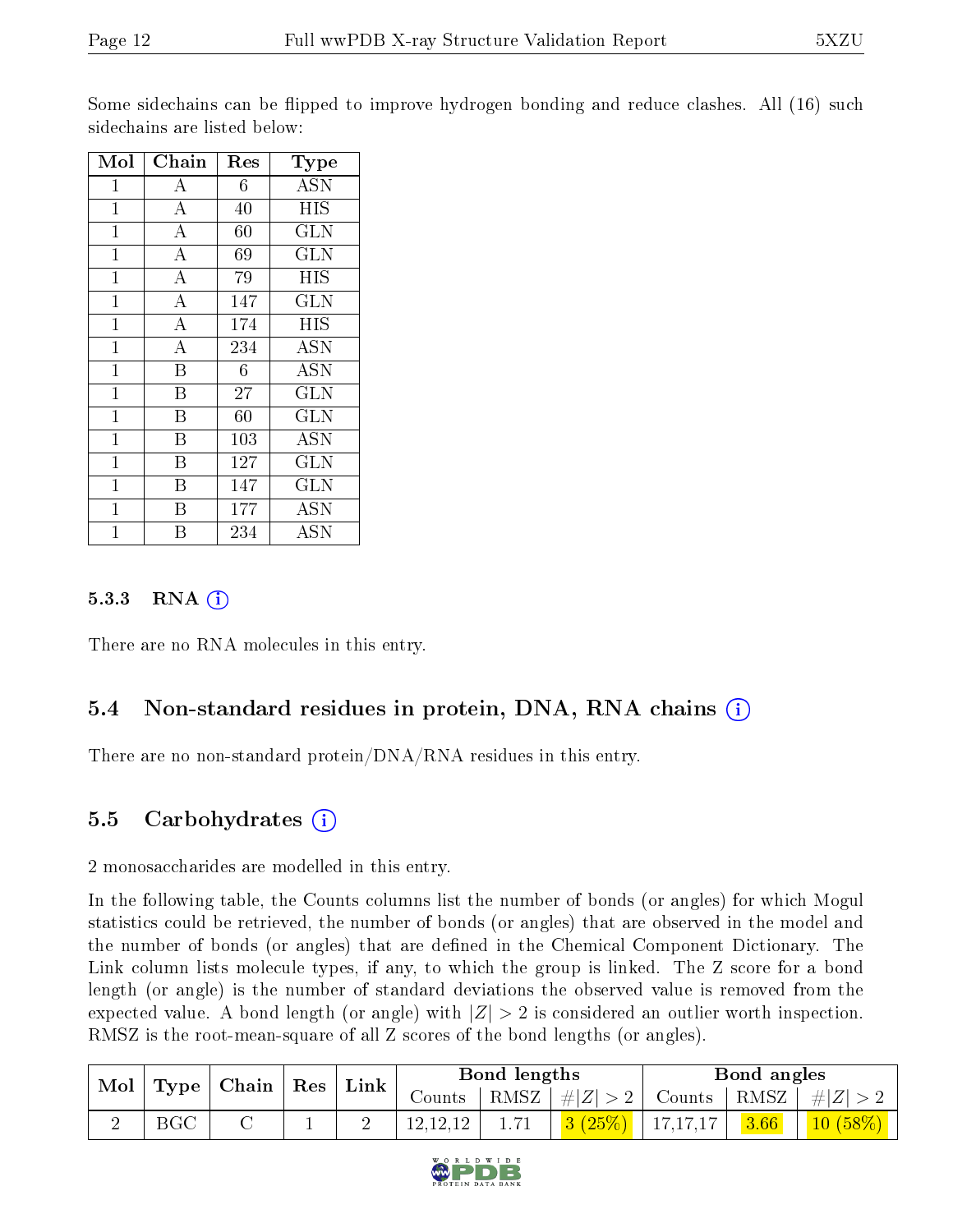| Type   Chain  <br>Mol | $\mid$ Res $\mid$ | Link |   | Bond lengths |      |           | Bond angles |              |         |          |
|-----------------------|-------------------|------|---|--------------|------|-----------|-------------|--------------|---------|----------|
|                       |                   |      |   | Counts-      | RMSZ | $\pm  Z $ | Counts      | $+$ RMSZ $+$ | $\#Z$ > |          |
|                       | BGC               |      | ∠ |              |      | 1.06      | $(9\%)$     | 15, 15, 17   | 3.47    | $(46\%)$ |

In the following table, the Chirals column lists the number of chiral outliers, the number of chiral centers analysed, the number of these observed in the model and the number defined in the Chemical Component Dictionary. Similar counts are reported in the Torsion and Rings columns. '-' means no outliers of that kind were identified.

| Mol |            |  |                          | Type   Chain   Res   Link   Chirals   Torsions       | Rings |
|-----|------------|--|--------------------------|------------------------------------------------------|-------|
|     | BGC        |  | <b>Contract Contract</b> | $2/2/22/22$   $0/1/1/1$                              |       |
|     | <b>BGC</b> |  |                          | $\left[ \frac{2}{2}/\frac{19}{22} \right]$   0/1/1/1 |       |

All (4) bond length outliers are listed below:

| Mol | $ $ Chain $ $ | $\operatorname{Res}$   $\operatorname{Type}$ | $\pm$ Atoms $\pm$ |         | $Z \mid$ Observed(A) | Ideal(A) |
|-----|---------------|----------------------------------------------|-------------------|---------|----------------------|----------|
|     |               | BGC.                                         | $O4-C4$           | 3.09    | 1.50                 | 1.43     |
|     |               | BGC                                          | $O5-C5$           | 2.81    | 1.51                 | 1.44     |
|     |               | BGC -                                        | $O5-C1$           | 2.08    | 1.47                 | 1.43     |
|     |               | BGC.                                         | $O5-C1$           | $-2.05$ | 1.37                 | 142      |

All (17) bond angle outliers are listed below:

| Mol            | Chain         | Res            | <b>Type</b>  | Atoms                                | Z       | Observed $(°)$ | Ideal (°) |
|----------------|---------------|----------------|--------------|--------------------------------------|---------|----------------|-----------|
| $\overline{2}$ | С             | 2              | <b>BGC</b>   | $O5-C5-C6$                           | 8.56    | 120.63         | 107.20    |
| $\overline{2}$ | С             | 1              | BGC          | $O4-C4-C5$                           | 7.38    | 127.62         | 109.30    |
| $\overline{2}$ | С             | 1              | BGC          | $C6-C5-C4$                           | 6.16    | 127.42         | 113.00    |
| $\overline{2}$ | С             | 1              | BGC          | $C3-C4-C5$                           | $-5.90$ | 99.71          | 110.24    |
| $\overline{2}$ | С             | $\overline{2}$ | <b>BGC</b>   | $O5-C1-C2$                           | $-5.82$ | 101.79         | 110.77    |
| $\overline{2}$ | С             | $\mathbf{1}$   | BGC          | $O2$ -C <sub>2</sub> -C <sub>1</sub> | $-5.58$ | 96.21          | 109.16    |
| $\overline{2}$ | С             | $\overline{2}$ | BGC          | $C6-C5-C4$                           | $-4.93$ | 101.45         | 113.00    |
| $\overline{2}$ | С             | $\overline{2}$ | BGC          | $C1-C2-C3$                           | 4.24    | 114.88         | 109.67    |
| $\overline{2}$ | С             | $\mathbf{1}$   | BGC          | $O5-C5-C6$                           | $-3.73$ | 97.16          | 106.44    |
| $\overline{2}$ | С             | 1              | BGC          | $O4-C4-C3$                           | 3.63    | 118.75         | 110.35    |
| $\overline{2}$ | С             | $\mathbf{1}$   | BGC          | $O2$ -C <sub>2</sub> -C <sub>3</sub> | 3.45    | 118.33         | 110.35    |
| $\overline{2}$ | С             | 1              | BGC          | $O5-C1-C2$                           | $-3.33$ | 104.34         | 110.28    |
| $\overline{2}$ | $\rm C$       | $\overline{2}$ | BGC          | $O4-C4-C5$                           | $-3.33$ | 101.04         | 109.30    |
| $\overline{2}$ | С             | 1              | BGC          | $C1-O5-C5$                           | $-3.15$ | 107.72         | 113.66    |
| $\overline{2}$ | $\mathcal{C}$ | $\overline{2}$ | <b>BGC</b>   | $O2-C2-C3$                           | $-2.69$ | 104.75         | 110.14    |
| $\overline{2}$ | С             | $\overline{2}$ | BGC          | $C1-O5-C5$                           | $-2.41$ | 108.93         | 112.19    |
| $\overline{2}$ | С             | $\mathbf{1}$   | $_{\rm BGC}$ | O3-C3-C4                             | $-2.27$ | 105.11         | 110.35    |

There are no chirality outliers.

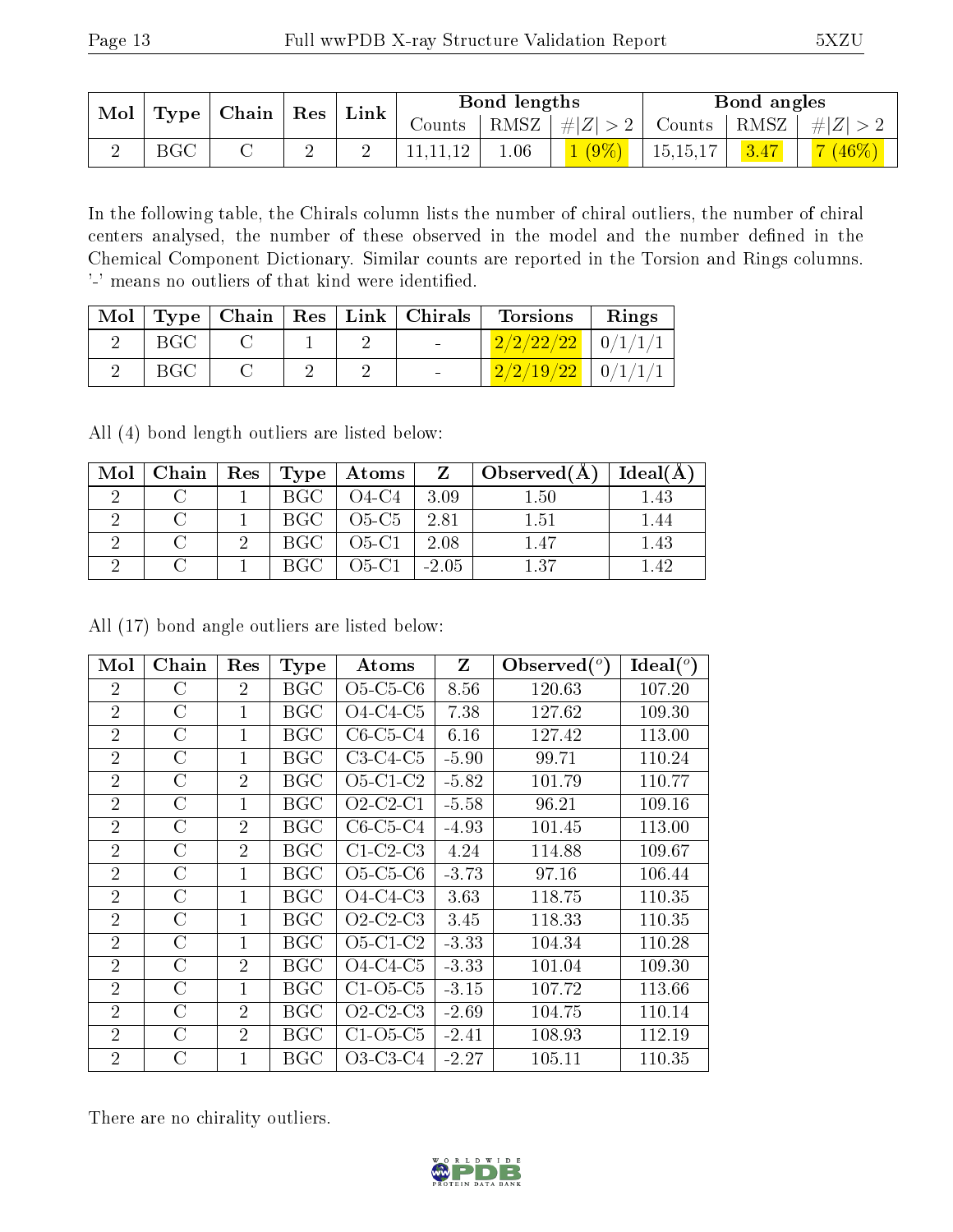| Mol | Chain | Res | <b>Type</b> | Atoms         |
|-----|-------|-----|-------------|---------------|
|     |       |     | <b>BGC</b>  | $O5-C5-C6-O6$ |
| -9  |       |     | BGC.        | $O5-C5-C6-O6$ |
|     |       |     | BGC.        | $C4-C5-C6-O6$ |
|     |       |     | BGC.        | $C4-C5-C6-1$  |

All (4) torsion outliers are listed below:

There are no ring outliers.

2 monomers are involved in 9 short contacts:

|  |  | Mol   Chain   Res   Type   Clashes   Symm-Clashes |
|--|--|---------------------------------------------------|
|  |  |                                                   |
|  |  |                                                   |

The following is a two-dimensional graphical depiction of Mogul quality analysis of bond lengths, bond angles, torsion angles, and ring geometry for oligosaccharide.



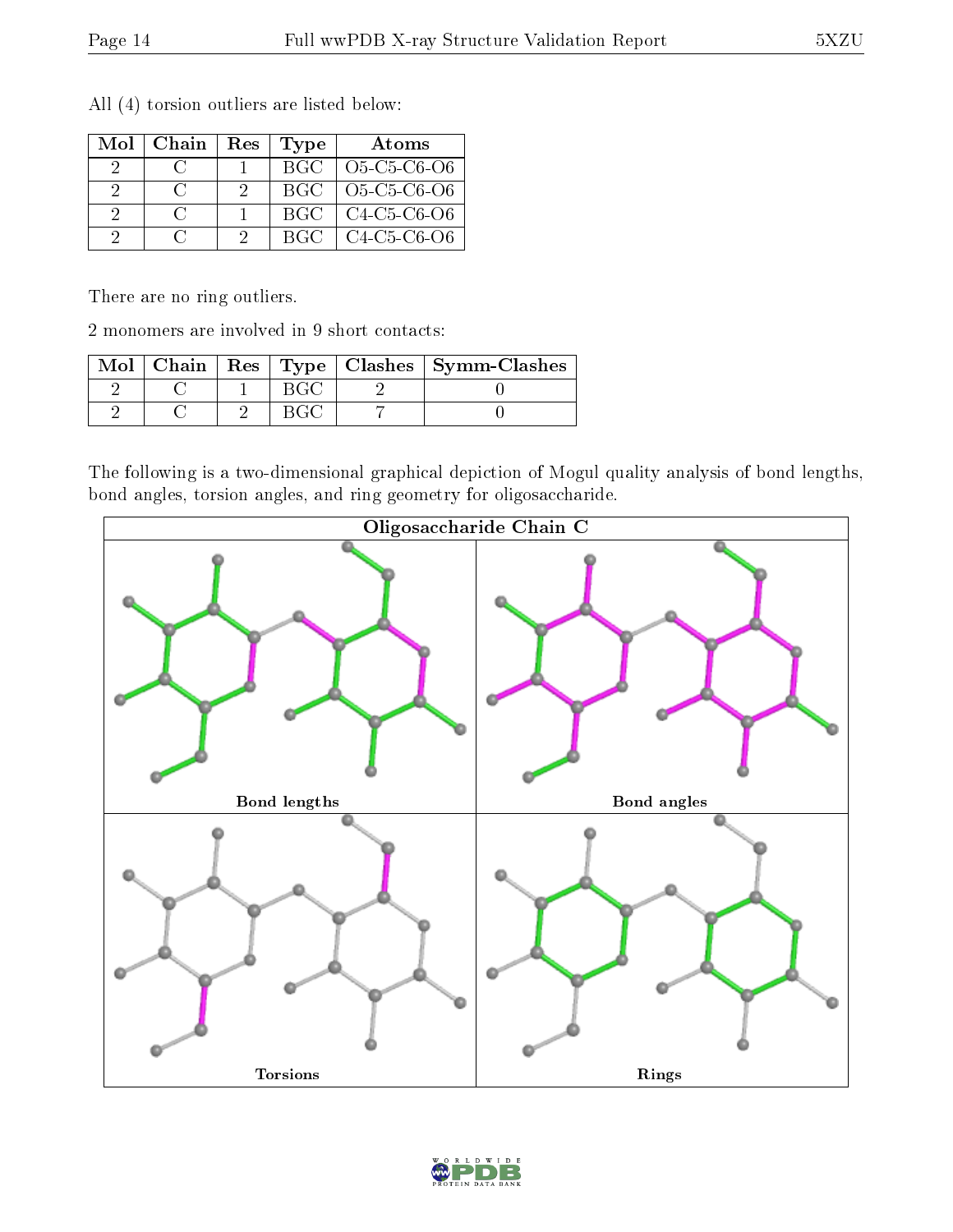### 5.6 Ligand geometry (i)

5 ligands are modelled in this entry.

In the following table, the Counts columns list the number of bonds (or angles) for which Mogul statistics could be retrieved, the number of bonds (or angles) that are observed in the model and the number of bonds (or angles) that are dened in the Chemical Component Dictionary. The Link column lists molecule types, if any, to which the group is linked. The Z score for a bond length (or angle) is the number of standard deviations the observed value is removed from the expected value. A bond length (or angle) with  $|Z| > 2$  is considered an outlier worth inspection. RMSZ is the root-mean-square of all Z scores of the bond lengths (or angles).

| Mol | Type       | Chain | Res | Link   |            | <b>Bond lengths</b> |                  |          | Bond angles |        |
|-----|------------|-------|-----|--------|------------|---------------------|------------------|----------|-------------|--------|
|     |            |       |     | Counts | RMSZ       | # $ Z  > 2$         | Counts           | RMSZ     | # $ Z  > 2$ |        |
| 3   | <b>NAG</b> | А     | 402 |        | 14, 14, 15 | 0.43                |                  | 17,19,21 | 1.10        | 1(5%)  |
| 3   | <b>NAG</b> | B     | 402 |        | 14, 14, 15 | 0.70                | 1(7%)            | 17,19,21 | 1.81        | 4(23%) |
| 3   | <b>NAG</b> | B     | 401 |        | 14, 14, 15 | 0.43                | 0                | 17,19,21 | 0.88        | 1(5%)  |
| 3   | <b>NAG</b> | А     | 403 |        | 14, 14, 15 | 0.68                | 0                | 17,19,21 | 1.36        | 3(17%) |
| 3   | <b>NAG</b> | А     | 401 |        | 14, 14, 15 | 0.48                | $\left( \right)$ | 17,19,21 | 1.85        | 6(35%) |

In the following table, the Chirals column lists the number of chiral outliers, the number of chiral centers analysed, the number of these observed in the model and the number defined in the Chemical Component Dictionary. Similar counts are reported in the Torsion and Rings columns. '-' means no outliers of that kind were identified.

| Mol            | Type       | Chain | Res | Link | Chirals                      | <b>Torsions</b> | Rings   |
|----------------|------------|-------|-----|------|------------------------------|-----------------|---------|
| 3 <sup>1</sup> | <b>NAG</b> |       | 402 |      | $\sim$                       | 2/6/23/26       | 0/1/1/1 |
| 3              | <b>NAG</b> | В     | 402 |      | $\blacksquare$               | 2/6/23/26       | 0/1/1/1 |
| 3              | <b>NAG</b> | B     | 401 |      | $\qquad \qquad \blacksquare$ | 2/6/23/26       | 0/1/1/1 |
| 3              | <b>NAG</b> |       | 403 |      | $\sim$                       | 2/6/23/26       | 0/1/1/1 |
| 3              | <b>NAG</b> |       | 401 |      |                              | 5/6/23/26       | 0/1/1/1 |

All (1) bond length outliers are listed below:

|  |  |                             | $\Box$ Mol $\vert$ Chain $\vert$ Res $\vert$ Type $\vert$ Atoms $\vert$ Z $\vert$ Observed(A) $\vert$ Ideal(A) $\vert$ |          |
|--|--|-----------------------------|------------------------------------------------------------------------------------------------------------------------|----------|
|  |  | $402$   NAG   C8-C7   -2.13 | .46                                                                                                                    | $1.50\,$ |

All (15) bond angle outliers are listed below:

| Mol | Chain |      | $\mid$ Res $\mid$ Type | $\boldsymbol{\mathrm{Atoms}}$ | Z     | Observed $(^\circ)$ | $\text{Ideal}({}^o)$ |
|-----|-------|------|------------------------|-------------------------------|-------|---------------------|----------------------|
|     |       | 402. |                        | $NAG + C1-C2-N2$              | -4.30 | -117.84             | 110.49               |
|     |       | 401  |                        | $NAG$   O5-C1-C2   -4.11      |       | 104.80              | 111 29               |
|     |       | 402. | NAG                    | $^+$ C2-N2-C7 $^-$            | - 395 | 128.53              | 122.90               |

Continued on next page...

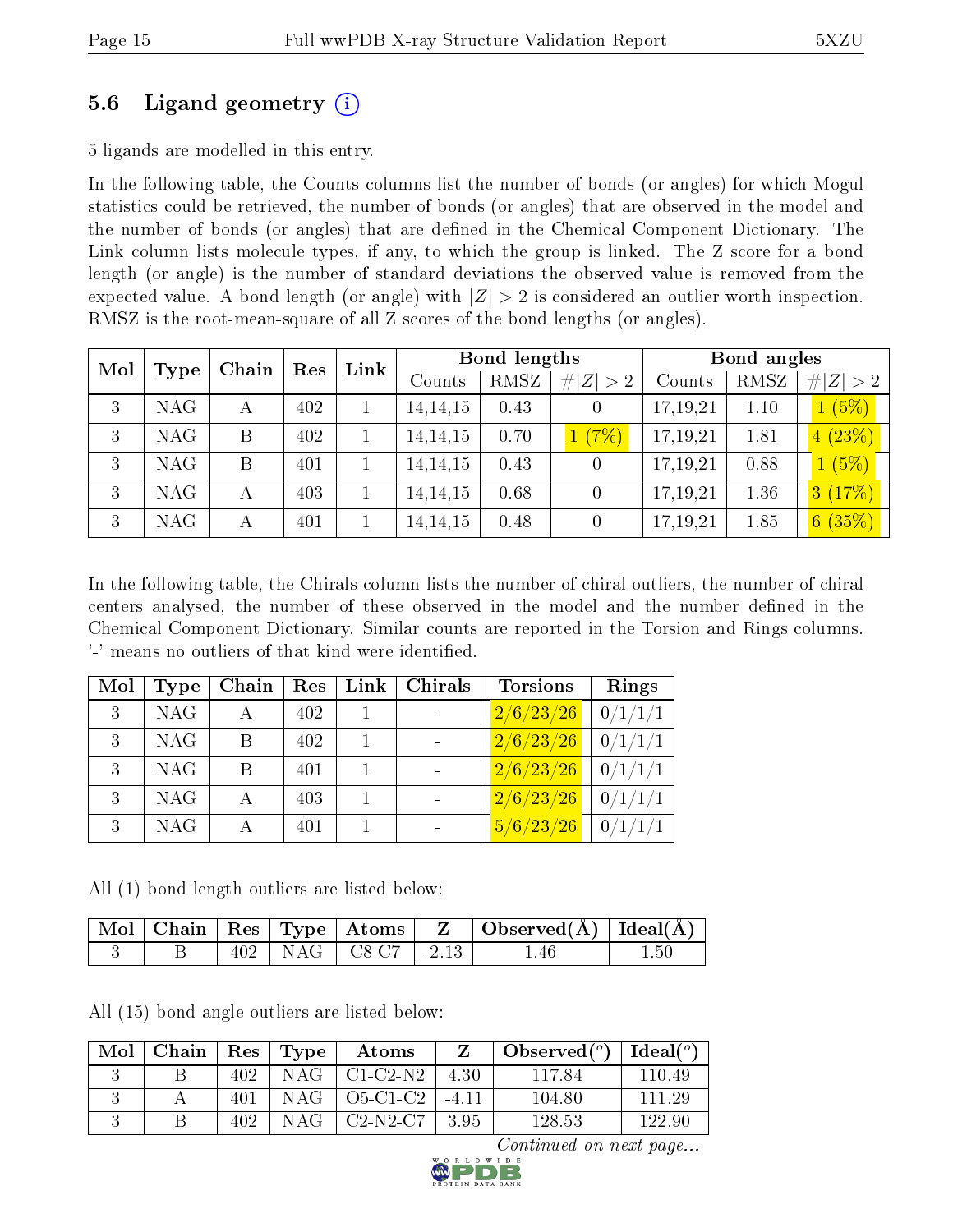| Mol | Chain | Res | <b>Type</b> | Atoms      | Z       | Observed $(°)$ | Ideal(°) |
|-----|-------|-----|-------------|------------|---------|----------------|----------|
| 3   | А     | 403 | <b>NAG</b>  | $C2-N2-C7$ | 3.38    | 127.71         | 122.90   |
| 3   | A     | 403 | NAG         | $C1-O5-C5$ | 3.02    | 116.28         | 112.19   |
| 3   | А     | 401 | <b>NAG</b>  | $C8-C7-N2$ | 2.89    | 120.99         | 116.10   |
| 3   | A     | 401 | <b>NAG</b>  | $C4-C3-C2$ | $-2.74$ | 107.00         | 111.02   |
| 3   | A     | 401 | <b>NAG</b>  | $C2-N2-C7$ | 2.60    | 126.61         | 122.90   |
| 3   | А     | 401 | <b>NAG</b>  | $C1-C2-N2$ | 2.56    | 114.86         | 110.49   |
| 3   | В     | 402 | <b>NAG</b>  | $O5-C5-C6$ | 2.35    | 110.89         | 107.20   |
| 3   | А     | 402 | NAG         | $C8-C7-N2$ | 2.33    | 120.05         | 116.10   |
| 3   | B     | 402 | <b>NAG</b>  | $O7-C7-N2$ | 2.32    | 126.22         | 121.95   |
| 3   | В     | 401 | <b>NAG</b>  | $C2-N2-C7$ | 2.13    | 125.94         | 122.90   |
| 3   | А     | 403 | NAG         | $C1-C2-N2$ | 2.12    | 114.11         | 110.49   |
| 3   | А     | 401 | NAG         | $O5-C5-C6$ | 2.05    | 110.42         | 107.20   |

Continued from previous page...

There are no chirality outliers.

| Mol | Chain          | Res | Type       | Atoms                                                          |
|-----|----------------|-----|------------|----------------------------------------------------------------|
| 3   | A              | 401 | NAG        | O <sub>5</sub> -C <sub>5</sub> -C <sub>6</sub> -O <sub>6</sub> |
| 3   | $\mathbf{A}$   | 401 | NAG        | C <sub>4</sub> C <sub>5</sub> C <sub>6</sub> O <sub>6</sub>    |
| 3   | A              | 402 | <b>NAG</b> | $C8 - C7 - N2 - C2$                                            |
| 3   | $\overline{A}$ | 402 | <b>NAG</b> | O7-C7-N2-C2                                                    |
| 3   | B              | 402 | NAG        | $C8 - C7 - N2 - C2$                                            |
| 3   | В              | 402 | <b>NAG</b> | O7-C7-N2-C2                                                    |
| 3   | В              | 401 | NAG        | C8-C7-N2-C2                                                    |
| 3   | B              | 401 | NAG        | O7-C7-N2-C2                                                    |
| 3   | A              | 403 | NAG        | $C8 - C7 - N2 - C2$                                            |
| 3   | $\overline{A}$ | 403 | NAG        | O7-C7-N2-C2                                                    |
| 3   | $\mathbf{A}$   | 401 | NAG        | $C8 - C7 - N2 - C2$                                            |
| 3   | $\mathbf{A}$   | 401 | <b>NAG</b> | O7-C7-N2-C2                                                    |
| 3   | А              | 401 | <b>NAG</b> | $C3-C2-N2-C7$                                                  |

All (13) torsion outliers are listed below:

There are no ring outliers.

3 monomers are involved in 5 short contacts:

|  |     |      | $\text{Mol}$   Chain   Res   Type   Clashes   Symm-Clashes |
|--|-----|------|------------------------------------------------------------|
|  | 409 | NAG  |                                                            |
|  | 403 | NAG  |                                                            |
|  |     | N AG |                                                            |

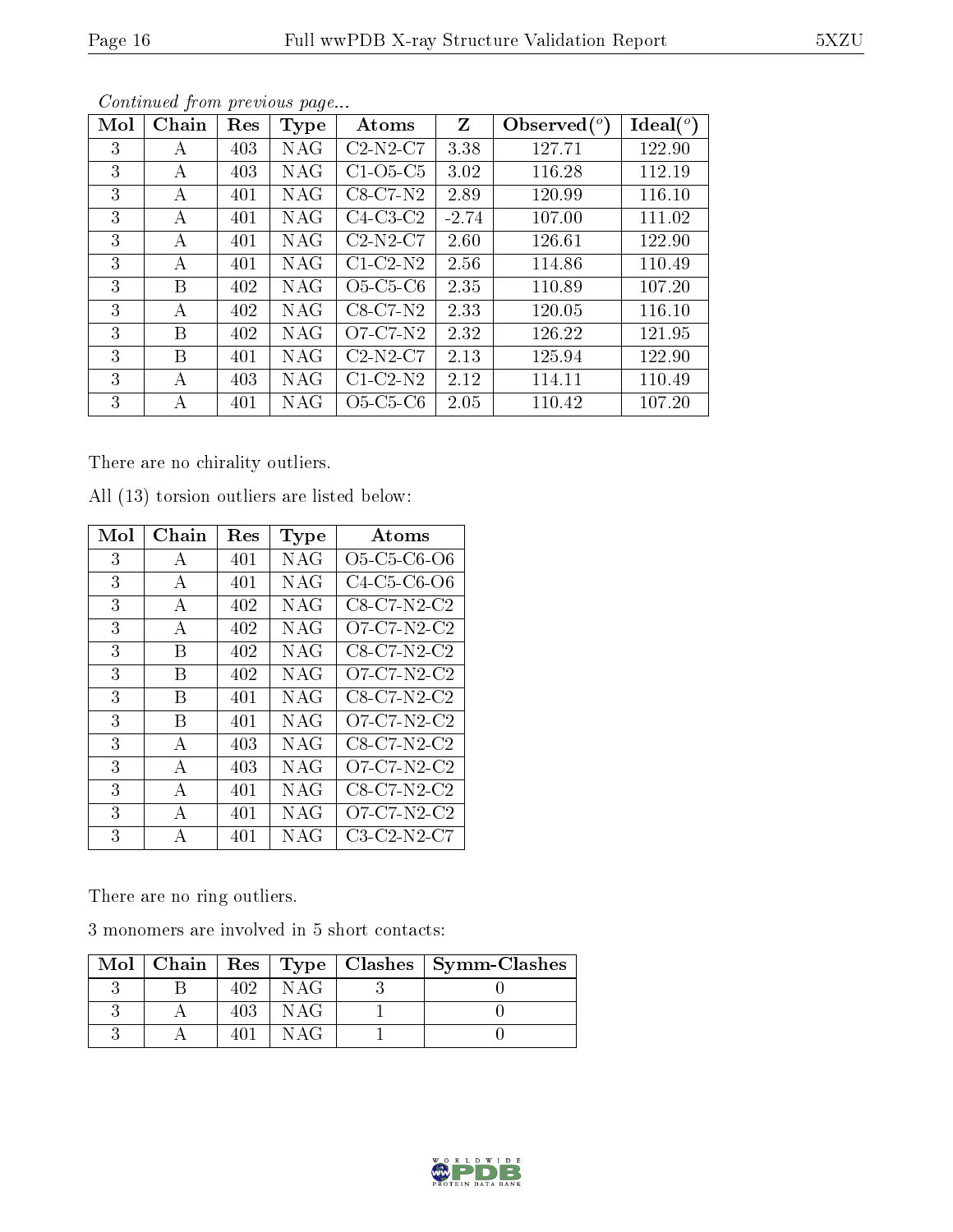## 5.7 [O](https://www.wwpdb.org/validation/2017/XrayValidationReportHelp#nonstandard_residues_and_ligands)ther polymers (i)

There are no such residues in this entry.

## 5.8 Polymer linkage issues (i)

There are no chain breaks in this entry.

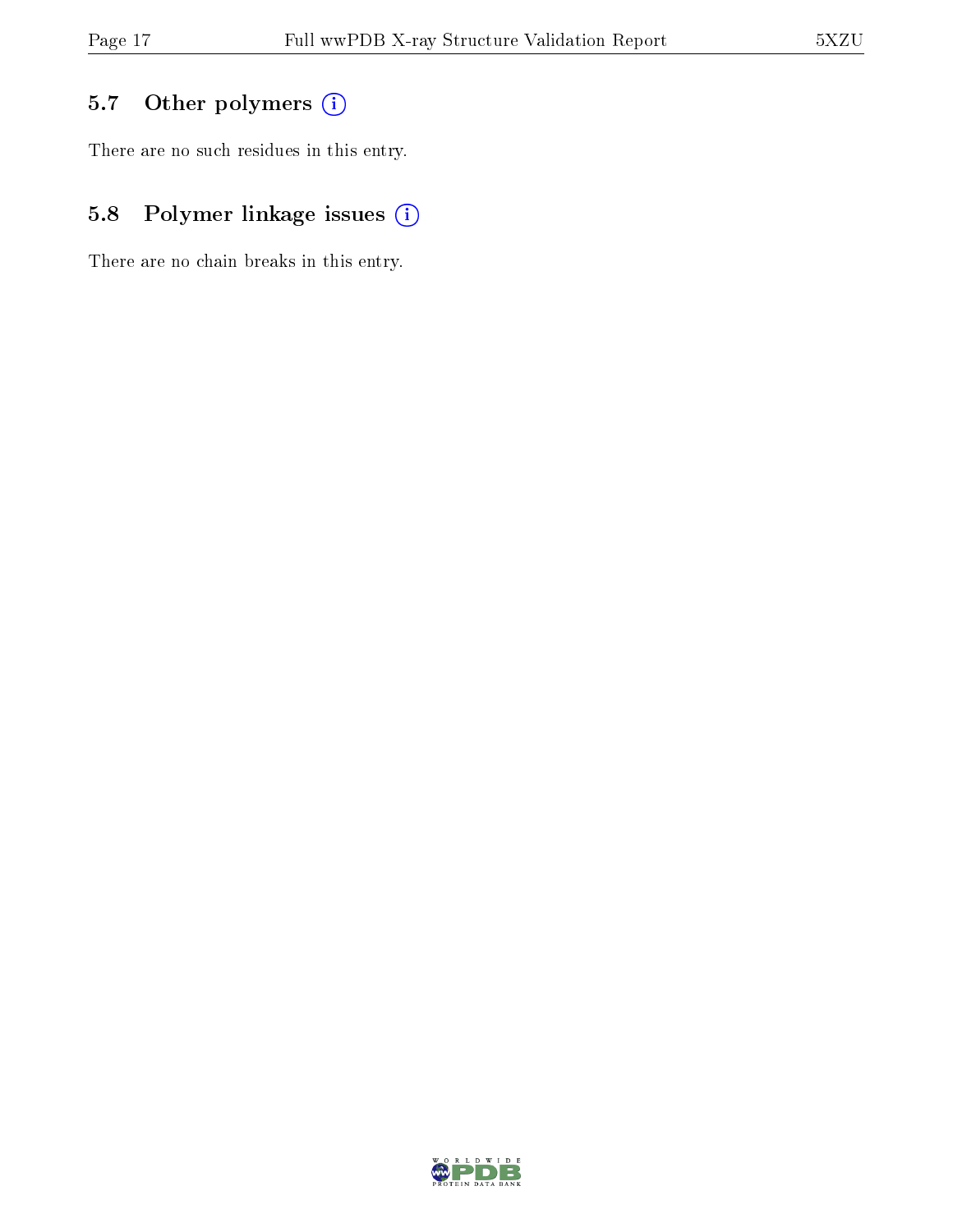## 6 Fit of model and data  $(i)$

### 6.1 Protein, DNA and RNA chains  $(i)$

In the following table, the column labelled  $#RSRZ> 2'$  contains the number (and percentage) of RSRZ outliers, followed by percent RSRZ outliers for the chain as percentile scores relative to all X-ray entries and entries of similar resolution. The OWAB column contains the minimum, median,  $95<sup>th</sup>$  percentile and maximum values of the occupancy-weighted average B-factor per residue. The column labelled ' $Q< 0.9$ ' lists the number of (and percentage) of residues with an average occupancy less than 0.9.

| Mol | Chain | Analysed            | $<$ RSRZ $>$ | $\rm \#RSRZ{>}2$         | $^{\circ}$ OWAB( $\rm \AA^2)$ , | $\bf Q\texttt{<}0.9$ |
|-----|-------|---------------------|--------------|--------------------------|---------------------------------|----------------------|
|     |       | $^+$ 334/335 (99%). | $-0.13$      | $10(2\%)$<br>$-50$<br>54 | 20, 26, 45, 64                  |                      |
|     | Β     | $333/335(99\%)$     | 0.13         | $23(6\%)$ 16 19          | 21, 33, 58, 84                  |                      |
| All | All   | 667/670(99%)        | 0.00         | 33 $(4%)$<br> 33 <br>29  | 20, 29, 53, 84                  |                      |

All (33) RSRZ outliers are listed below:

| Mol            | Chain                   | Res             | Type                      | $\rm RSRZ$       |
|----------------|-------------------------|-----------------|---------------------------|------------------|
| $\mathbf{1}$   | $\boldsymbol{B}$        | 101             | THR                       | 6.2              |
| $\mathbf{1}$   | Β                       | 102             | THR                       | $5.6\,$          |
| $\overline{1}$ | $\overline{\mathrm{B}}$ | 143             | $\overline{\rm ALA}$      | $\overline{5.1}$ |
| $\overline{1}$ | $\boldsymbol{B}$        | 103             | <b>ASN</b>                | $4.\overline{5}$ |
| $\overline{1}$ | $\overline{\mathrm{B}}$ | 104             | TRP                       | $3.9\,$          |
| $\overline{1}$ | $\boldsymbol{B}$        | 133             | <b>VAL</b>                | $\overline{3.7}$ |
| $\overline{1}$ | $\overline{\rm A}$      | 141             | <b>ASP</b>                | $\overline{3.3}$ |
| $\overline{1}$ | $\overline{\mathbf{B}}$ | 142             | <b>PRO</b>                | 3.3              |
| $\overline{1}$ | $\overline{B}$          | 141             | ASP                       | 3.2              |
| $\overline{1}$ | $\overline{\mathrm{B}}$ | 288             | <b>VAL</b>                | $\overline{3.1}$ |
| $\overline{1}$ | $\overline{\mathrm{B}}$ | 105             | <b>THR</b>                | $\overline{3.1}$ |
| $\overline{1}$ | $\overline{\rm A}$      | 310             | LEU                       | $3.0\,$          |
| $\overline{1}$ | $\overline{\mathrm{B}}$ | 88              | ILE                       | 2.9              |
| $\overline{1}$ | $\overline{\rm A}$      | 88              | <b>ILE</b>                | 2.8              |
| $\overline{1}$ | $\overline{\mathrm{B}}$ | $\overline{87}$ | LEU                       | $\overline{2.8}$ |
| $\mathbf{1}$   | $\boldsymbol{B}$        | 99              | $\overline{\mathrm{ASN}}$ | $2.\overline{8}$ |
| $\overline{1}$ | $\overline{\mathrm{B}}$ | 144             | $\overline{\text{GLY}}$   | $\overline{2.7}$ |
| $\overline{1}$ | $\boldsymbol{A}$        | 288             | <b>VAL</b>                | $2.6\,$          |
| $\overline{1}$ | $\overline{\mathrm{B}}$ | 117             | $\overline{\text{VAL}}$   | 2.4              |
| $\overline{1}$ | $\overline{B}$          | 310             | <b>LEU</b>                | 2.4              |
| $\overline{1}$ | $\overline{\rm A}$      | 117             | <b>VAL</b>                | $\overline{2.3}$ |
| $\overline{1}$ | Β                       | 108             | THR                       | 2.3              |
| $\mathbf{1}$   | B                       | 175             | <b>LYS</b>                | 2.2              |
| $\mathbf{1}$   | А                       | 120             | LEU                       | $2.\overline{2}$ |

Continued on next page...

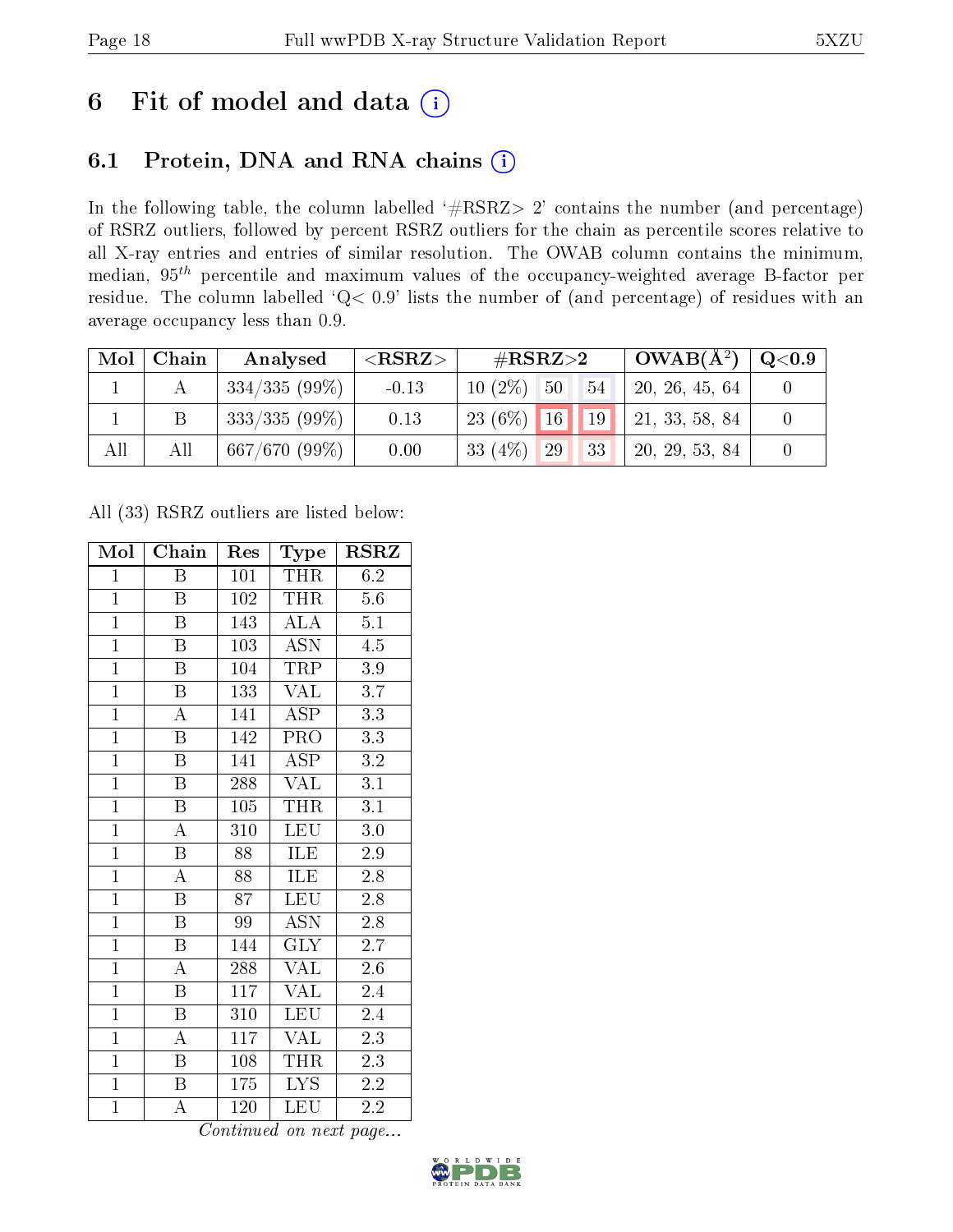| Mol          | Chain | Res            | Type       | $\bf RSRZ$ |
|--------------|-------|----------------|------------|------------|
| 1            | В     | 131            | TRP        | 2.2        |
| 1            | В     | 208            | <b>ASN</b> | 2.2        |
| 1            | А     | 87             | LEU        | 2.2        |
| 1            | А     | 113            | LEU        | 2.2        |
| 1            | В     | $\overline{2}$ | TRP        | 2.2        |
| $\mathbf{1}$ | А     | 134            | VAL        | 2.1        |
| 1            | В     | 250            | LEU        | 2.1        |
| $\mathbf{1}$ | В     | 291            | PHE        | 2.1        |
| 1            |       | 102            | THR        | 2.0        |

Continued from previous page...

#### 6.2 Non-standard residues in protein, DNA, RNA chains  $(i)$

There are no non-standard protein/DNA/RNA residues in this entry.

#### 6.3 Carbohydrates  $(i)$

In the following table, the Atoms column lists the number of modelled atoms in the group and the number defined in the chemical component dictionary. The B-factors column lists the minimum, median,  $95<sup>th</sup>$  percentile and maximum values of B factors of atoms in the group. The column labelled  $Q< 0.9$ ' lists the number of atoms with occupancy less than 0.9.

| Mol | Type | ⊢Chain | $\parallel$ Res $\parallel$ Atoms $\perp$ | $\bf RSCC$ | $\mid$ RSR $\mid$ B-factors( $\AA^2$ ) $\mid$ | $\,$ Q $<$ 0.9 $\,$ |
|-----|------|--------|-------------------------------------------|------------|-----------------------------------------------|---------------------|
|     | BGC  |        |                                           | 0.81       | 32, 46, 73, 84                                |                     |
|     | BGC  |        |                                           | $\rm 0.92$ | 26, 30, 77, 78                                |                     |

The following is a graphical depiction of the model fit to experimental electron density for oligosaccharide. Each fit is shown from different orientation to approximate a three-dimensional view.